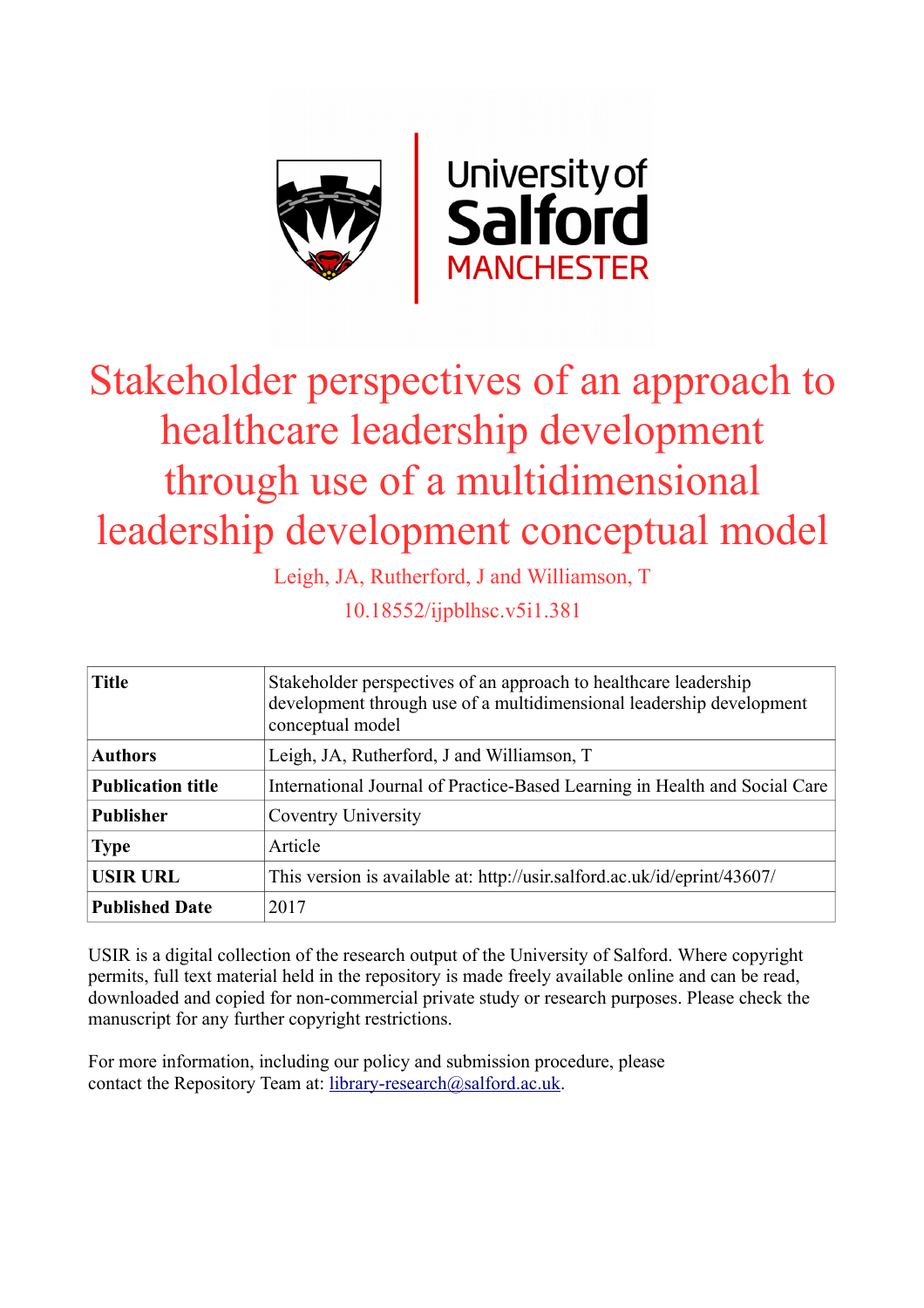

*International Journal of Practice-based Learning in Health and Social Care* Vol. 5 No 1 July 2017, pages 77-97

# **Stakeholder Perspectives of an Approach to Healthcare Leadership Development through Use of a Multidimensional Leadership Development Conceptual Model**

Jacqueline Leigh *University of Salford, United Kingdom*

June Rutherford *University of Salford, United Kingdom*

Tracey Williamson *University of Salford, United Kingdom*

#### *Abstract*

Leadership is often the driver used to transform healthcare services. Healthcare leadership development is often situated around conceptual frameworks or leadership development models. The aim of the study reported here was to evaluate multistakeholder perspectives on leadership development when applying a Multidimensional Leadership Development Conceptual Model to post-graduate healthcare leadership programmes at a university in England. This exploratory qualitative study of healthcare leadership development comprised face-to-face interviews. Six interviews were undertaken with academics from a post-graduate leadership programme team, a family carer and service-user of health care services, and current United Kingdom students and former United Kingdom and international students who had undertaken the leadership development programme. Transcripts were thematically analysed. Three themes emerged: Expectations of the contemporary healthcare leader; Experiences of the Multidimensional Leadership Development Conceptual Model on leadership development; and Improvements to the model. We conclude that framing post-graduate leadership programmes around a conceptual model can aid identification of the key components required for effective leadership development. Evidence-informed recommendations are provided which seek to optimise healthcare leadership development using a leadership development conceptual model which (1) represents the values and beliefs of all stakeholders involved; (2) is reviewed annually to critically explore the internal and external evidence base for leadership development; gain stakeholder consensus of expectations of the healthcare leader; and provide the reality check to ensure a 'fit for purpose' programme; and (3) is constructively aligned to leadership programme curricula with sufficient flexibility to tailor an effective teaching and learning platform for preparing the individual leader, noting unique circumstances and contexts.

#### **Keywords: conceptual model; effectiveness; leadership strategy; multidimensional leadership model; practice learning**

*\*Corresponding Author:* Jacqueline Leigh, University of Salford, School of Nursing, Midwifery, Social Work & Social Sciences, Mary Seacole Building, Frederick Road Campus, Salford, M6 6PU United Kingdom *Email:* [J.A.Leigh4@salford.ac.uk](mailto:J.A.Leigh4@salford.ac.uk)

Journal URL:<http://e-learning.coventry.ac.uk/ojs/index.php/pblh>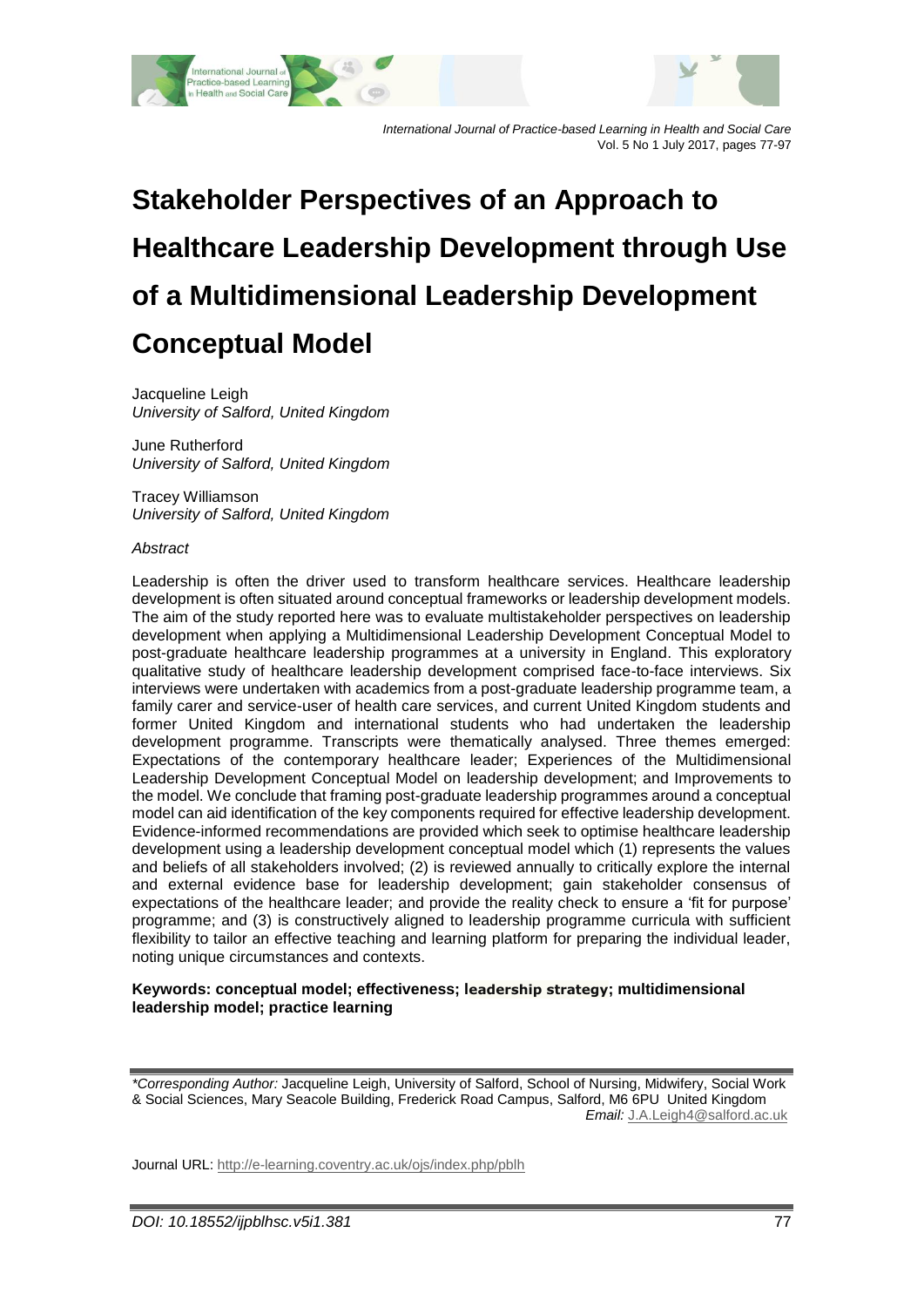Leigh, J., Rutherford, J., and Williamson, T. (2017) 'Stakeholder Perspectives of an Approach to Healthcare Leadership Development through Use of a Multidimensional Leadership Development Conceptual Model'. *International Journal of Practice-based Learning in Health and Social Care*, 5 (1), 77–97

© 2017 Jacqueline Leigh, June Rutherford, and Tracey Williamson. This Open Access article is distributed under the terms of the Creative Commons Attribution Attribution-Non-Commercial No Derivatives 4.0 International License (https://creativecommons.org/licenses/by-nc-nd/4.0/ ), which permits unrestricted non-commercial use, distribution, and reproduction in any medium, provided the original work is properly cited and is unaltered.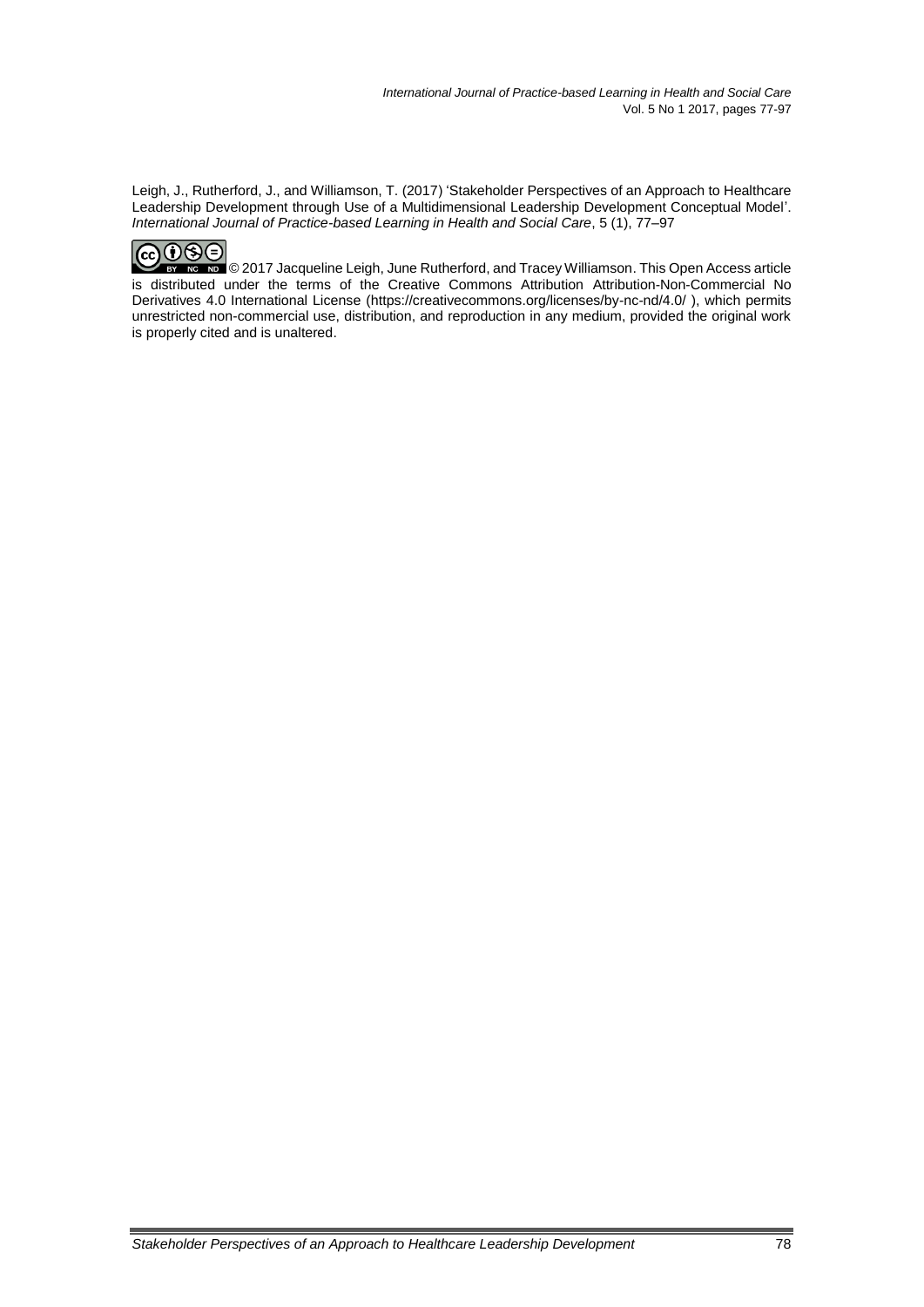# **Introduction and background**

The complexities and challenges facing healthcare leaders have never been greater. These include system change (Mahon *et al*. 2009) that is reliant on leaders working together and in partnership to 'dissolve' the traditional divide between healthcare services (West *et al*[. 2015\)](#page-21-0). The UK has experienced unprecedented change within its National Health Service. Application of political policy [\(NHS England 2014\)](#page-20-0) has resulted in changes to workforce development and the merger and integration of traditionally stable health and social care organisations. The health and social care leader is required to contain costs but deliver on quality. Healthcare professionals are increasingly required to work in partnership with a range of other workers, often leading service design and delivery to effect excellent patient care. The concept of shared and distributed leadership is prominent, whereby service improvement is reliant on personnel working together; this promotes improved patient outcomes through service improvement (Leigh *et al.* [2015,](#page-19-0) [Storey and Holti 2013,](#page-20-1) West *et al*[. 2015\)](#page-21-0).

There is prevalence of healthcare leadership development activity that is situated within some kind of conceptual framework or leadership development model (Fealy *et al*[. 2011,](#page-18-0) [MacPhee](#page-19-1) *et al*[. 2014,](#page-19-1) Pepin *et al*[. 2011,](#page-20-2) [Steinert, Goebel, and Rieger 2006,](#page-20-3) [VanVactor 2012\)](#page-21-1). These models can be locally or nationally driven and have the potential for operationalising leadership development around a clear set of assumptions that are agreed by the programme team and key stakeholders. The often descriptive reporting of the impact of the model on leadership development is noticeable along with the absence of a robust evaluation framework. Despite the inception of such models, the Kings Fund in 2015 concluded that evidence for the effectiveness of specific leadership development programmes within the NHS is extremely variable and little robust evidence has been acquired, despite the vast sums spent [\(West](#page-21-0) *et al.* 2015).

This research is timely, providing multistakeholder perspectives on the impact on leadership development when applying a Multidimensional Leadership Development Conceptual Model to post-graduate healthcare leadership programmes at a university in the North West of England.

### **Healthcare leadership development**

Leadership is often defined as a process whereby an individual influences a group of individuals to achieve a common goal [\(Northouse 2016\)](#page-20-4). The purpose of leadership development is to expand the capacity of individuals to perform in leadership roles within organisations. [Hartley](#page-19-2)  [and Hinksman \(2003\)](#page-19-2), in their systematic review of leadership development, report on Day's [\(2000\)](#page-18-1) approach that distinguishes between developing the person (leader development) and organisational leadership development (leadership within the organisation). The latter approach best fits the contemporary UK healthcare agenda whereby all frontline healthcare staff members are defined as healthcare leaders who are required to deliver healthcare outcomes that are the best in the world (Leigh *et al*[. 2015,](#page-19-0) [NHS England 2014\)](#page-20-0).

The healthcare literature provides evidence of diverse approaches to leadership development. Authors who report on this literature often situate their approach within a leadership model or conceptual framework that aims to bring together those components essential for effective leadership development (Leigh *et al*[. 2015,](#page-19-0) [Redmond and Dolan 2016\)](#page-20-5). For example, [Pepin](#page-20-2) *et al*[. \(2011\)](#page-20-2) report on their Cognitive Learning Model as applied to nurses. Their premise is that clinical nursing leadership is competency-based. To apply their model to real-world leadership development, a leadership development programme should provide developmental competency-based opportunities for the leader to work within. A Collaborative Communications Leadership model [\(VanVactor 2012\)](#page-21-1) focuses on the concept of a synergistic work environment. A leadership programme applying this model therefore requires opportunities for multiple parties to work together towards the enhancement of effective practices and processes. Other models apply concepts of situational leadership whereby opportunities for co-working across key areas of the organisation are provided [\(Steinert, Goebel, and Rieger 2006\)](#page-20-3). Further examples relate to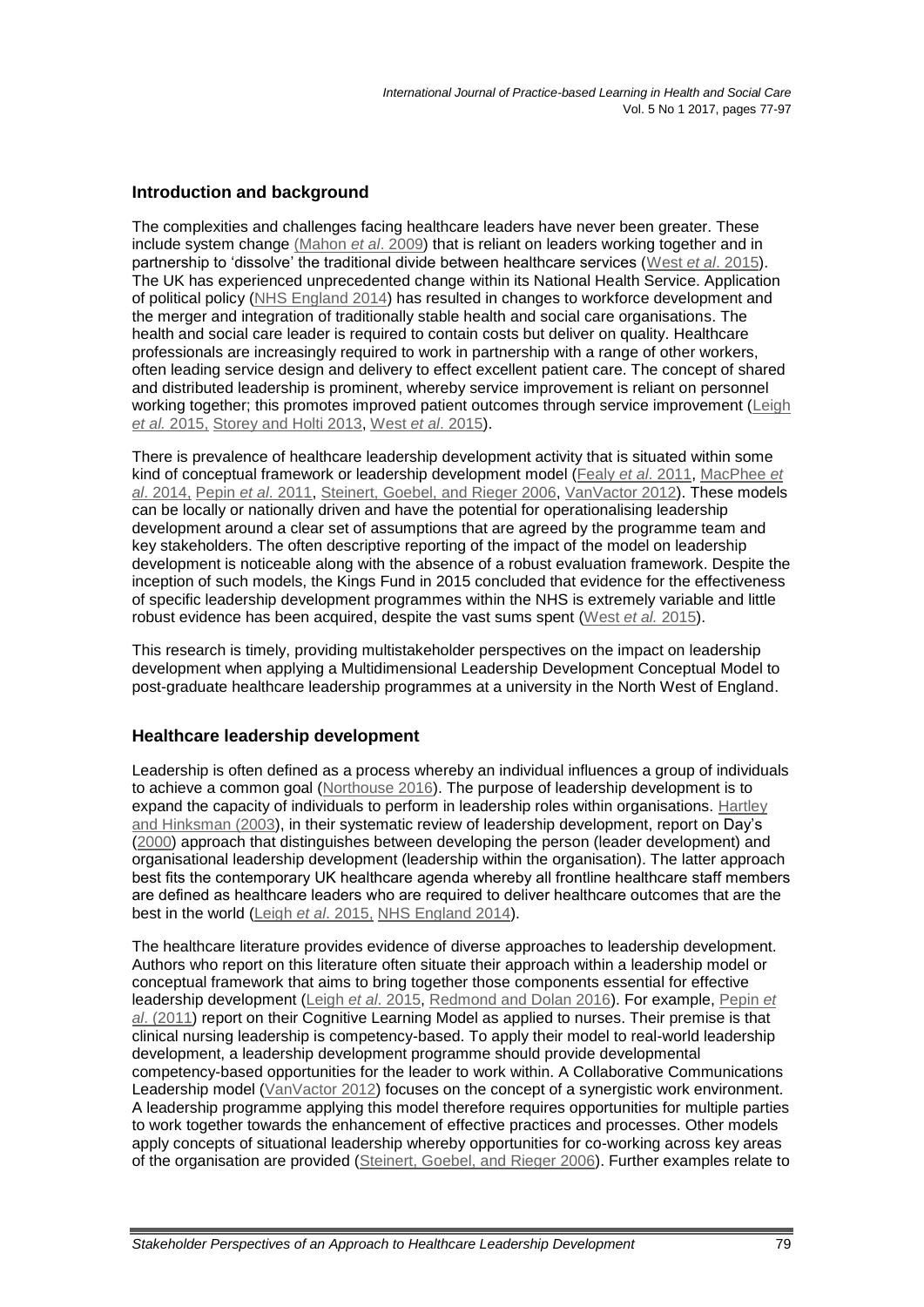developing interdisciplinary relations [\(Fealy](#page-18-0) *et al.* 2011), and introducing a scaffolding approach to leadership development [\(MacPhee](#page-19-1) *et al*. 2014).

There is a wide variety of leadership development models available, often responding to local workforce development and organisational needs. Despite a lack of robust evidence, authors of those models present them as effective, and it should be noted that there are common characteristics amongst the models. These suggest that there are core requirements for a healthcare leadership development model to be effective. For example, there is a noticeable global paradigm shift with movement away from the theoretical programme curricula to one that includes work- (practice-) based leadership learning [\(Cunningham, Dawes, and Bennett 2016](#page-18-2) Leigh *et al*[. 2015\)](#page-19-0).

Key success factors include the need for effective leadership teaching and learning strategies which include exposing developing leaders to established leaders both within and outside their organisation [\(Leigh 2016\)](#page-19-3) as well as activities and strategies that promote effective teamwork [\(Crofts 2006,](#page-18-3) [MacPhee](#page-19-1) *et al*. 2014). Examples include activities that promote teamwork when working on a specific component of professional practice such as development of a policy or engagement within a clinical case [\(Crofts 2006\)](#page-18-3). Teamwork activities are also commonly utilised to uncover the learner's decision-making skills which are then used to promote the paradigm shift from leaders acting in disciplinary silos to engaging collaboratively in the important work of the organisation [\(MacPhee](#page-19-1) *et al*. 2014, [Steinert, Goebel, and Rieger 2006\)](#page-20-3). Other contemporary leadership teaching and learning strategies include: planned leadership experiences; workshops; action-learning sets; mentoring and coaching (Leigh *et al*[. 2015\)](#page-19-0). Recognising instruction and feedback as a legitimate practice-based leadership teaching and learning strategy is an interesting concept that has been effectively used to combine leadership competency development for new managers supporting newly qualified staff through their period of preceptorship (Hsu *et al*[. 2011\)](#page-19-4).

A further key success factor is to situate the leadership learning within a learning organisation [\(Supamanee](#page-20-6) *et al*. 2011). A learning organisation is one which facilitates the learning of its members and continuously transforms itself [\(Senge 2006\)](#page-20-7). Teaching and learning strategies that commonly promote opportunities to effectively communicate within the learning organisation are those that assist healthcare leaders to build relationships with the right people and to demonstrate exemplary leadership [\(Kouzes and Posner 2012\)](#page-19-5). The notion of structural empowerment [\(Leigh 2014,](#page-19-6) [Patrick](#page-20-8) *et al*. 2011, [Steinert, Goebel, and Rieger 2006\)](#page-20-3) may be achieved through the leader demonstrating effective sharing of information through all tiers of their organisation. A notion often connected to this is the need to develop a shared purpose (Manley, Parlour, [and Yalden 2013\)](#page-19-7) which is a key activity of practice development work.

Promoting leadership development within a learning organisation has advantages. For example [Crofts \(2006\)](#page-18-3), Patrick *et al*[. \(2011\)](#page-20-8) and [MacPhee](#page-19-1) *et al*. (2014) all report on the positive effect that the organisation has when taking an interest in its staff and in the leadership programme itself and valuing staff education and development. Indeed those behaviours exhibited by managers from within empowered clinical contexts positively influence staff perceptions of clinical leadership [\(Patrick](#page-20-8) *et al*. 2011).

A further key factor is the provision of opportunities for the developing leader to demonstrate leadership behaviours from within their individual context [\(Cook and Leathard 2004,](#page-18-4) [Fealy](#page-18-0) *et al*. [2011,](#page-18-0) [MacPhee](#page-19-1) *et al*. 2014, [Stanley 2006,](#page-20-9) [VanVactor 2012\)](#page-21-1). An example is the implementation of a leadership competency culture applied by healthcare organisations, to define and then measure the knowledge, skills and behaviours of the healthcare leader (Leigh *et al*[. 2013,](#page-19-8) [Leigh](#page-19-0)  *et al*[. 2015,](#page-19-0) [Patrick](#page-20-8) *et al*. 2011, [Storey and Holti 2013,](#page-20-1) [Supamanee](#page-20-6) *et al*. 2011).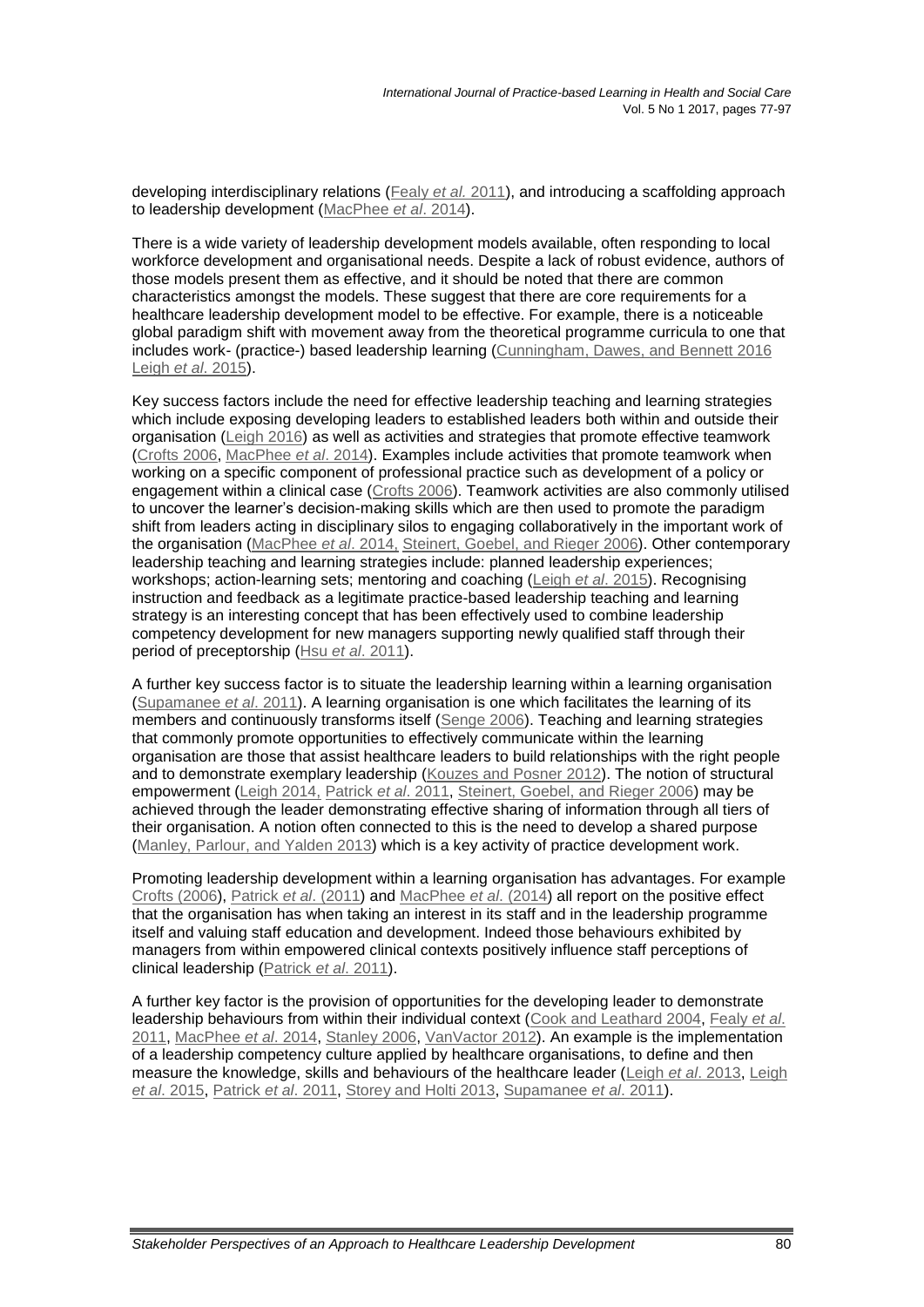### **Background to the Multidimensional Leadership Development Conceptual Model**

The lead author of this article has a role as course leader for a suite of post-graduate healthcare leadership and educational leadership programmes. Their team developed a conceptual model of healthcare leadership development. This model made clear their philosophy and assumptions around leadership and leadership development.

The approach taken to developing the model was participative and included the programme team challenging their assumptions about existing leadership development models. Exploring hunches, channelling curiosity into learning about new, innovative models provided the platform for discussion of stories and reflections about the often challenging realities of providing leadership development. At the start of these discussions all programme staff were clear that the leadership knowledge, skills and attitudes attained must not only be theoretical but also applicable in practice. Importantly, innovative teaching and learning strategies would be viewed as a requisite to integrate leadership theory into practice and to help the students achieve the programmes' aims and intended learning outcomes.

The emergent model was underpinned by the available evidence base for effective leadership development and leadership development models, thus requiring a shift from the traditional theoretical programme curricula to one that would include work- (practice-) based leadership learning. The intention was to apply the final model to two healthcare leadership and management post-graduate programmes - *Healthcare Leadership and Management* and *Healthcare Educational Leadership and Management*.

The model is unusual as it incorporates the Leadership Qualities Framework (LQF) Five E's approach to learning [\(NHS Institute for Innovation and Improvement](#page-20-0) 2006) with [Biggs' \(2003\)](#page-18-5) Constructive Alignment Curricular framework, which are explained next.

### *Understanding the Multidimensional Leadership Development Conceptual Model*

The team envisaged a leadership development philosophy whereby teaching is viewed as a catalyst for learning, with the developing leader constructing meaning from the range of relevant teaching, learning and assessment activities made available to them by the programme team. The team recognised how the Leadership Qualities Framework (LQF) [\(NHS Institute for](#page-20-0)  [Innovation and Improvement 2006\)](#page-20-0) Five E's approach to learning: Examine, education, experience, exposure and evaluation, could provide some of the key elements they believed were required for effective leadership teaching and learning.

The team established how the Five E's could represent their shared philosophy for leadership development:

Leadership development will place the individual at the centre of their educational leadership learning journey enabling them to: *Examine* themselves as a leader; contextualise their learning against the contemporary healthcare agenda and within their healthcare organisation; and to make judgements about (*Evaluate*) their personal and professional leadership.

The use of combined theoretical and practice based leadership development educational activities (*Education, Experience, Exposure*) will challenge the leader's values and assumptions ,and this in turn will provide them with the opportunity to problem solve and lead through influence.

The team agreed that the Five E's framework should not be operated in isolation from the programme curricula, and therefore explored approaches to curricula design that, if integrated with the Five E's, could provide the link between effective approaches to academic and practice learning as well as learning and meeting the intended learning outcomes of a leadership development programme.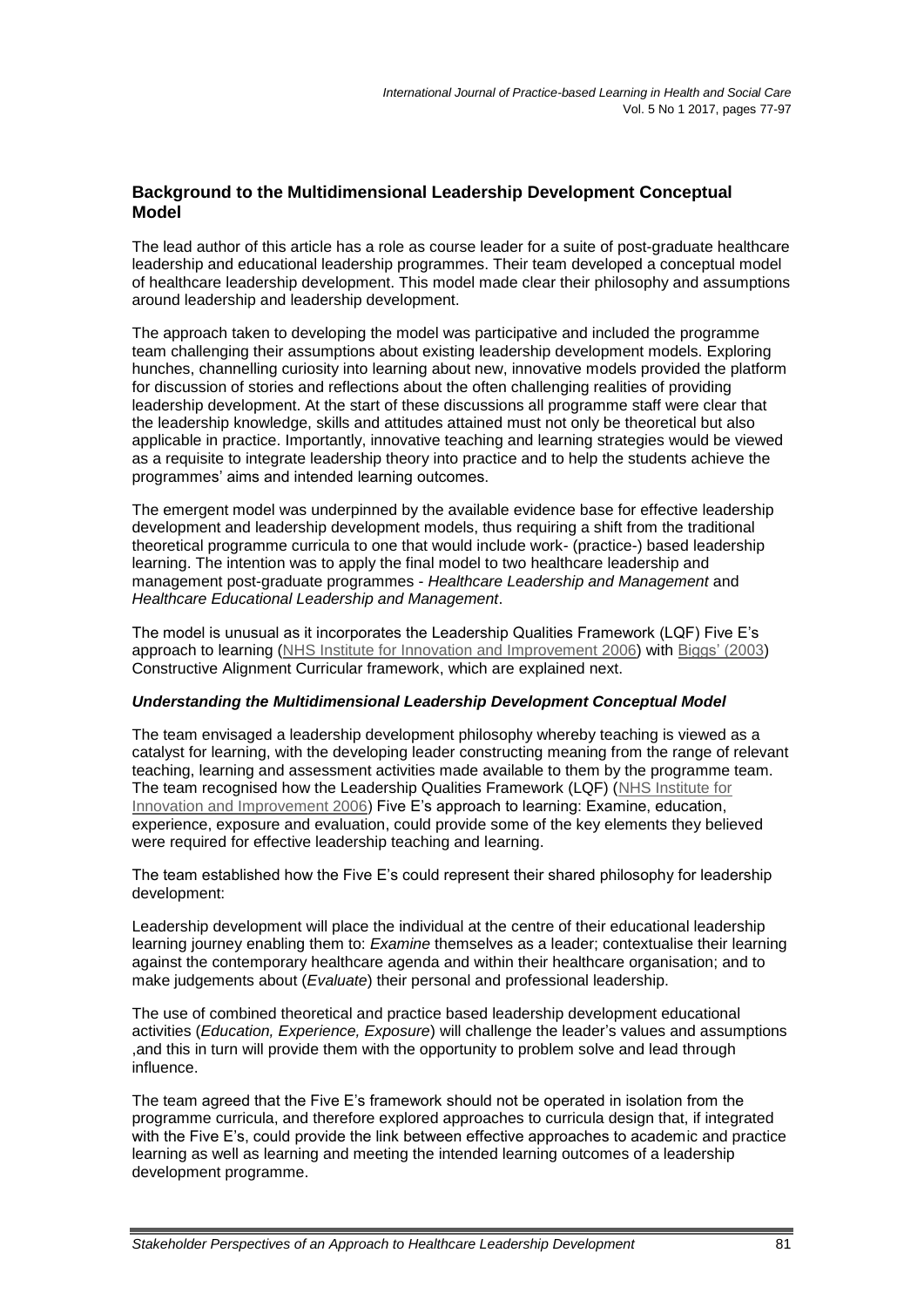[Biggs' \(2003\)](#page-18-5) Constructive Alignment Curricular framework provided a conceptual basis which requires leadership developers to carefully consider four key aspects:

- (1) Defining the programmes' intended learning outcomes;
- (2) Choosing teaching/learning activities likely to lead to achievement of the learning outcomes;
- (3) Assessing students' actual learning outcomes to see how well they match what is intended;
- (4) Arriving at a final grade.

<span id="page-6-0"></span>This unique integration of Biggs' constructive alignment curriculum framework with the Five E's manifested into the Multidimensional Leadership Development Conceptual Model [\(Figure 1\)](#page-6-0).

### **Figure 1: The Multidimensional Leadership Conceptual Development Model**



In 2010, this model, which encompassed both leader and leadership development, was subsequently applied to two of the programme team's post-graduate healthcare leadership programmes and used to operationalise their curricula.

[Table 1](#page-7-0) provides examples of how the programme team applied the Five E's through creating both timely leadership teaching, and learning and assessment opportunities for students to engage with, that reflected the programmes' aims and intended learning outcomes.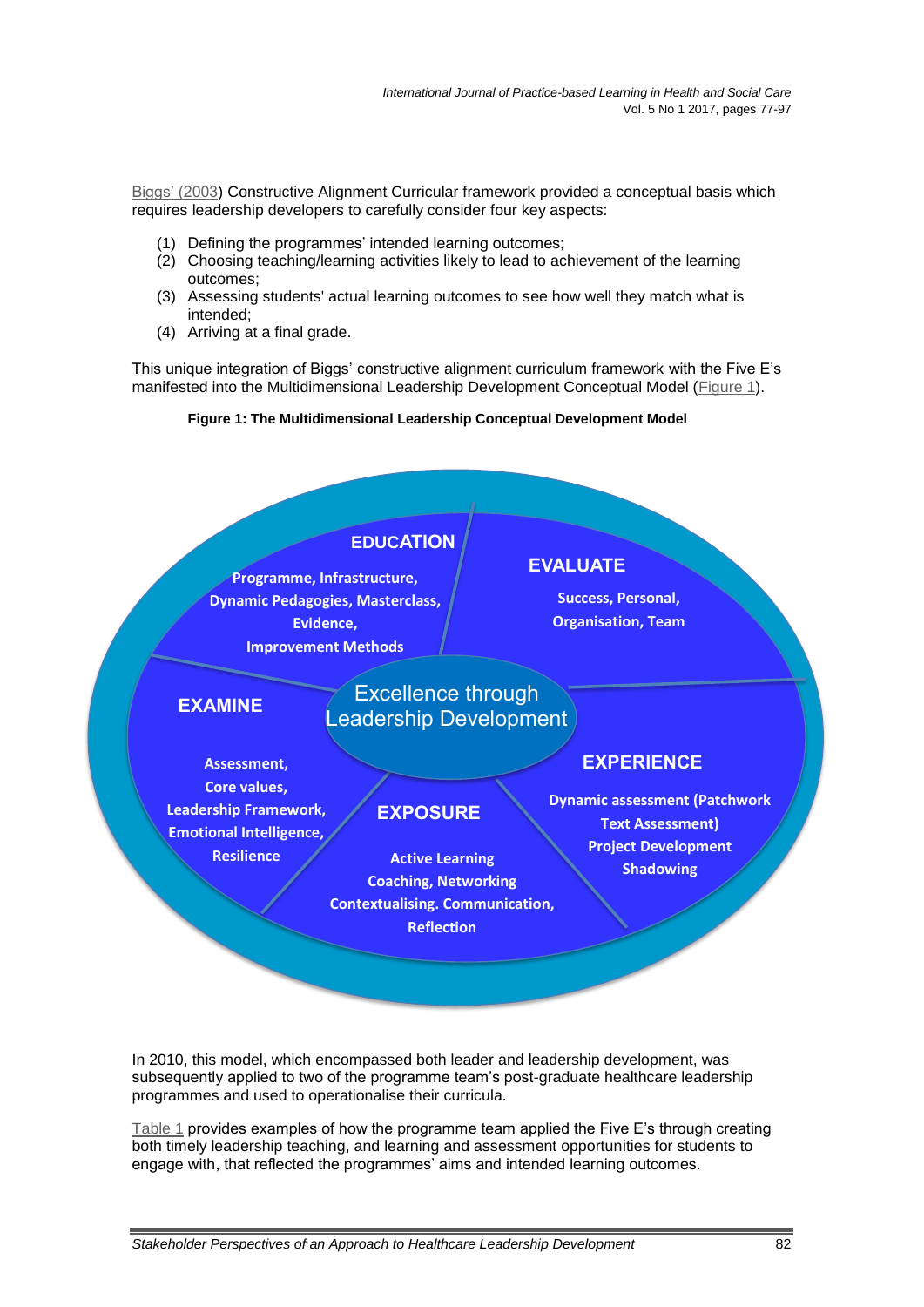#### **Table 1: Teaching and Learning Strategies relating to the Leadership Qualities Framework (LQF) [\(NHS Institute for Innovation and Improvement 2006\)](#page-20-0) Five E's**

<span id="page-7-0"></span>

| Examine    | Self-assess prior to commencement of programme: 360-degree self-<br>assessment, influencing style questionnaires, emotional intelligence testing |
|------------|--------------------------------------------------------------------------------------------------------------------------------------------------|
| Education  | Learning through formal approaches: masterclasses, workshop, action<br>learning                                                                  |
| Experience | Opportunity to try things out; participate in dynamic assessment processes<br>(Patchwork Text Assessment with the embedded critical commentary)  |
| Exposure   | Exposure, for example shadowing in own or other organisation, mentoring,<br>coaching, active learning                                            |
| Evaluation | Reviewing the effectiveness of learning, reflection, Patchwork Text<br>Assessment with the embedded critical commentary                          |

Having developed the model, the next step was to test it out. To deepen understanding of leadership development through use of the model, an evaluation was undertaken. This brought together different stakeholders' perceptions and experiences of post-graduate healthcare leadership programmes that had been framed around the model. The evaluation sought evidence of the impact of the model's application and insights which could be used to inform recommendations for providers of leadership development programmes.

# **Study aim and objectives**

### *Aim*

The aim of the study was to evaluate multi-stakeholder views of leadership development when applying the model to two post-graduate healthcare leadership programmes.

# **Sample**

Application of purposive sampling techniques [\(Silverman 2016\)](#page-20-10) resulted in the following stakeholder groups participating in the study:

- 2 current students (UK)
- 3 former students (UK and International)
- 3 post-graduate programme team members (Academics)
- 1 healthcare service-user
- 1 carer of a healthcare service-user

Participants consisted of international and UK male and female students that spanned a range of healthcare disciplines and roles including nursing, physiotherapy, quality lead, multiprofessional/continuing professional development lead, specialist practitioner, service-user and family carer, and programme team academics. All participants had experience of working in a leadership role, and this experience varied from 3 years to over 5 years.

# **Methods**

The semi-structured interview was used as the data-collection tool [\(Silverman 2016\)](#page-20-10) and either applied to a one-to-one interview situation with participants or as a focus group interview. The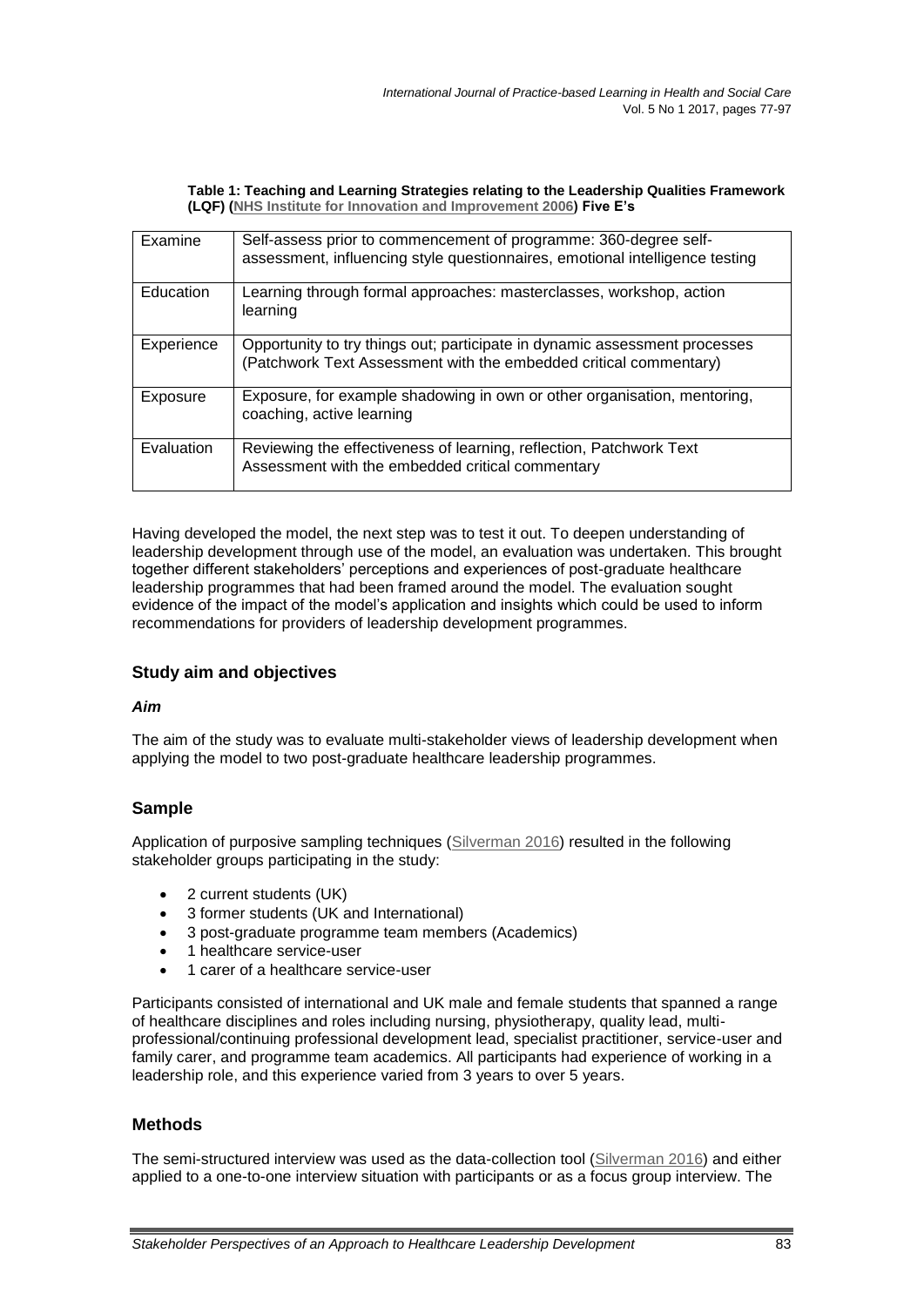face-to-face individual interviews were used with the service-user and family carer and with students who could not attend a focus group. Focus groups were used when interviewing groups of students and programme team members and are a form of group interview used to obtain multiple perspectives on the same topic area at the same time and to generate debate [\(Green and Thorogood](#page-18-6) 2014). Green and Thorogood [\(2014\)](#page-18-6) suggest how the focus group interview provides access to those interactions between participants and propounds how social knowledge is constructed. The semi-structured interview schedule consisted of nine questions informed by the evidence of conceptual models as applied to healthcare leadership development (Fealy *et al*[. 2011,](#page-18-0) Leigh *et al*[. 2015,](#page-19-0) [MacPhee](#page-19-1) *et al*. 2014, Pepin *et al*[. 2011,](#page-20-2) [Steinert, Goebel, and Rieger 2006,](#page-20-3) [VanVactor 2012\)](#page-21-1). The questions for current and past students and post-graduate programme team participants sought to elicit their experiences of leadership and of the Multidimensional Leadership Development Model. Questions for the service-user and family carer focused on their perceptions of the future potential of the model. All participants were provided with the opportunity to propose refinements to the model.

Three focus group interviews took place, two with students and one with the programme team. Three individual interviews took place with the service-user, family carer and a former student**.** 

#### *Data collection*

Potential participants were invited by a letter from the lead author, with interviews taking place in a venue that suited the participants (home or university). The University Lone Researcher Policy was followed. Informed consent was obtained and data were collected between February 2015 and January 2016.

#### *Ethical considerations*

The University Research Ethics Committee provided ethical approval. Participation in the study was voluntary with participants able to withdraw at any time without prejudice. Existing students were reassured that their views would not affect their treatment on their programme of study.

# **Data analysis and findings**

All of the interviews were audio-recorded and transcribed verbatim by the lead author and coding schemes generated from the line-by-line analysis of the interview schedules [\(Graneheim](#page-18-7)  [and Lundman 2004\)](#page-18-7). Inductive content analysis [\(Moretti](#page-20-11) *et al*. 2011) allowed for an initial exploration of the associations between attitudes, behaviours and impact about leadership development and expectations of the healthcare leader. This was followed by exploration of views and experiences of undertaking a post-graduate programme structured around the model. The interviews were undertaken by the lead author who was known to some of the student population as she was also a member of the post-graduate programme team. It was essential therefore that students were reassured that their views would not affect their treatment on the programme. Data were organised into codes and then into broader categories. The first and second authors met to discuss the emergent categories and to verify these across all the data.

This approach to data analysis led to the identification of three themes:

- (1) Expectations of the contemporary healthcare leader;
- (2) Experiences of the Multidimensional Leadership Development Conceptual Model on leadership development;
- (3) Improvements to the model.

#### *Theme 1: Expectations of the contemporary healthcare leader*

The programme team participants explored their expectations of the contemporary healthcare leader and how this information is important to them when planning and operationalising leadership development programmes within the philosophy of the model they had developed.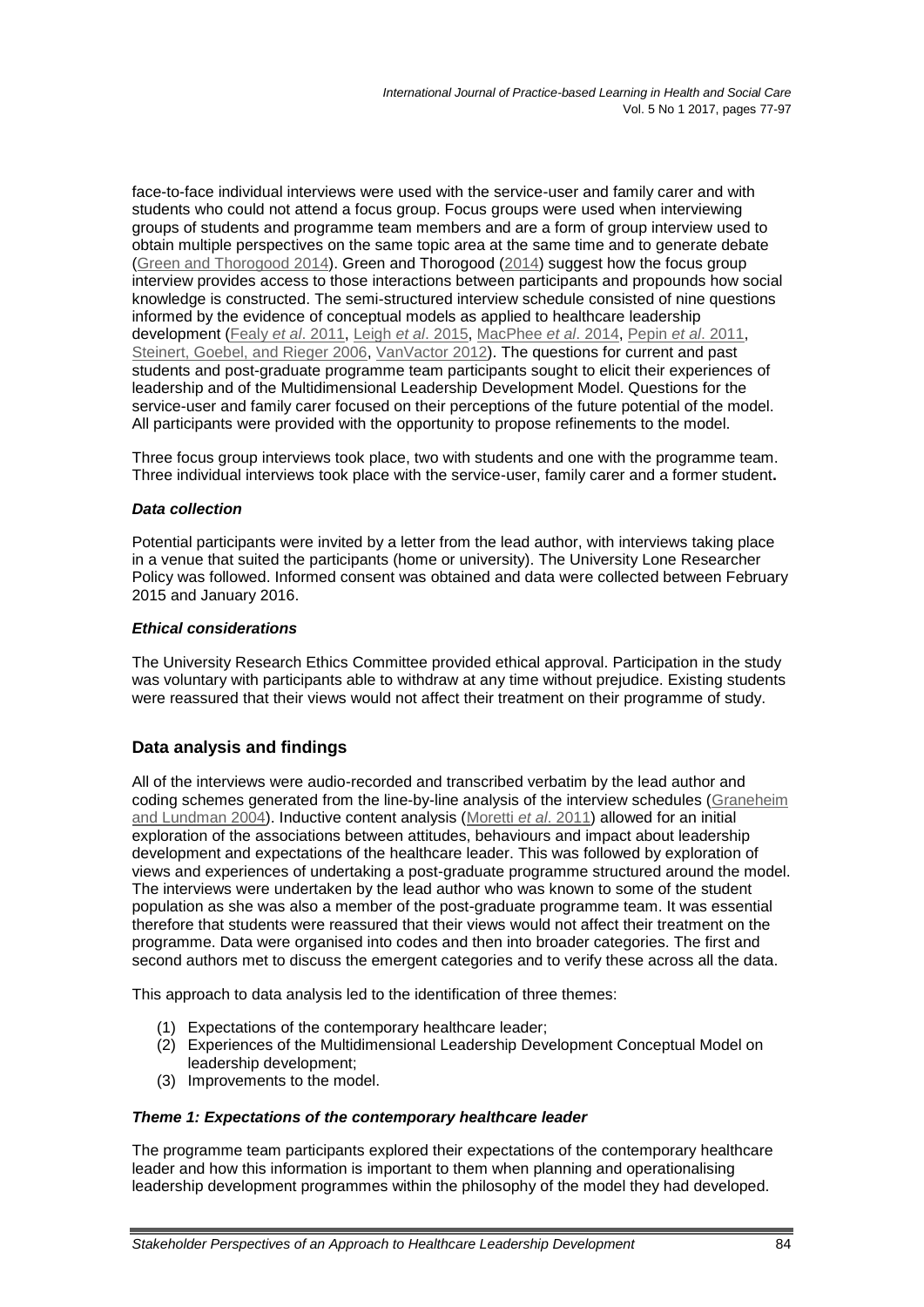They believed these expectations should be translated into the leadership programme curriculum content and embedded teaching, learning and assessment strategies:

The programme is about opening people's minds to see the bigger picture and develop skills and then at the end of the programme student demonstrate these skills and reflect. (Programme Team Member 1)

There is a need for effective micro leaders, looking at the traits they have, this constant desire of never giving up. (Programme Team Member 2)

Other participants articulated their expectations of the healthcare leader and these were varied, encompassing leadership behaviours, clinical competence, team-building, role-modelling, and inter- and intrapersonal skills:

People that are open to challenge, even from a junior member of staff, challenging your ideas and not the person, way to draw on strengths and weaknesses of the team, getting people on board as opposed to alienating people. (Former Student 3)

They [leaders] invest in people, inspirational, interactive with relationships, can see potential and nurture potential. (Programme Team Member 2)

Setting the culture and atmosphere giving people opportunities and demonstrating an interest and engaging intellectually with a topic area. (Current Student 1)

Leadership is visionary, leading from the front and having [a] picture of where the team need to go… and wanting the team to follow them. (Service User)

The family carer provided their experiences of when leadership does not meet their expectations. The following comment was in relation to them attending an outpatient appointment with their teenage son:

I was feeling that the left hand did not know what the right hand was doing… lack of vison or direction of the overall picture… the consultant used language that we did not understand. (Family Carer)

Perceptions of leadership are influenced by those behaviours exhibited by the leader's managers and these include acting as a role model for effective leadership, with emotional intelligence exhibited by the leader seen as imperative:

I look up to them as role models, demonstrating good relationships, decisive decision making… emotional intelligence is the key… (Former Student 3)

#### *Theme 2: Experiences of the Multidimensional Leadership Conceptual Model on*

The programme team reported on their experiences of developing and subsequently applying the model to their post-graduate programme curriculum:

Developing our own conceptual model provided the space for us to explore our own assumptions about what was important to us as a team and for our students. Take stock of teaching and learning strategies and the ordering of theory and practice-based learning opportunities… total rethink of our underpinning philosophy. (Programme Team Member 2)

Students could read about SWOT (strengths, weaknesses, opportunities and threats) and stakeholder analysis but they have done it as part of engaging with the Patchwork Text Assessment, sharing with each other and living it… and it's this combination with teaching and learning approaches such as facilitation, reflection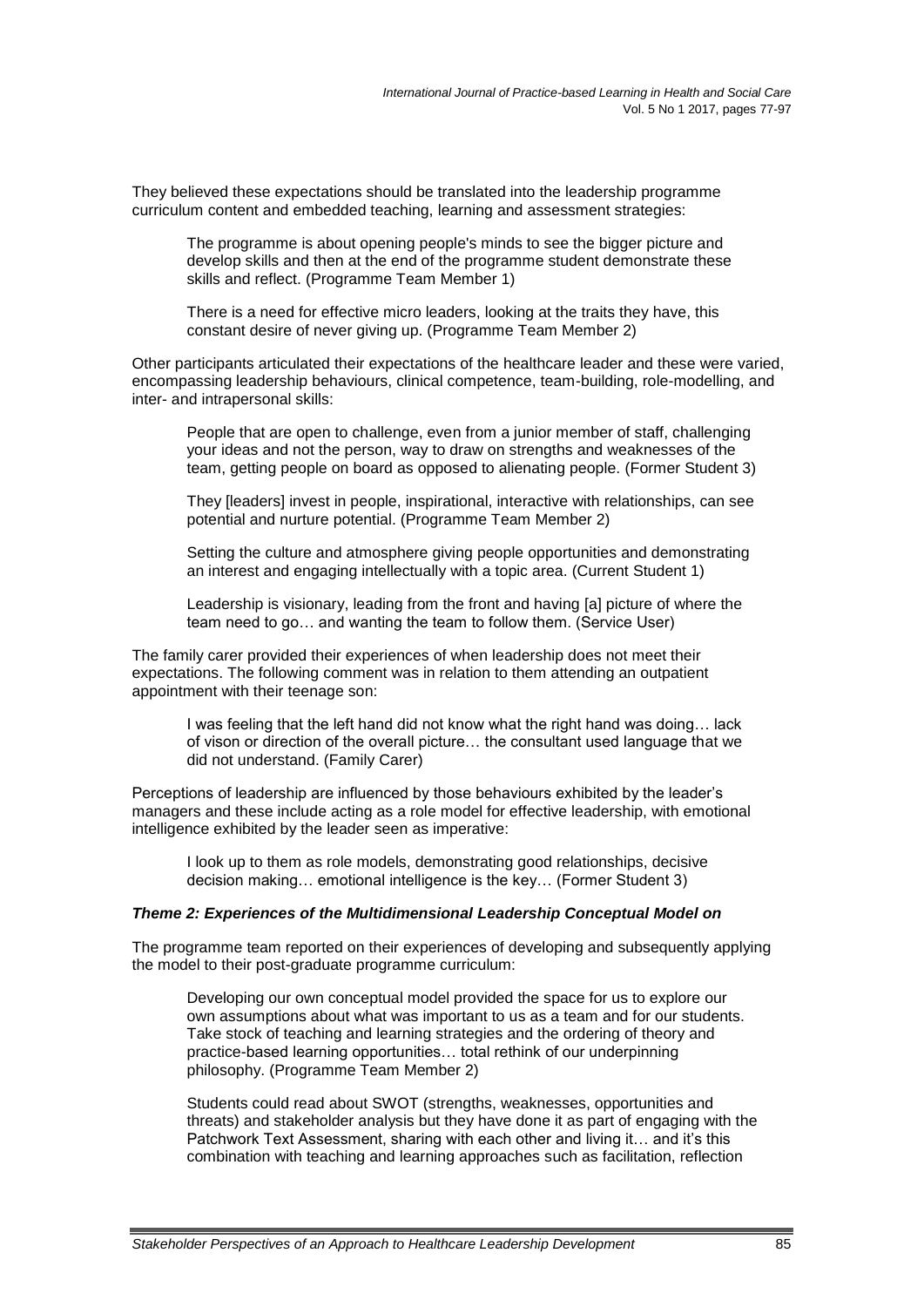through action learning, and feedback on the practice-based learning that makes this programme a success. (Programme Team Member 1)

An organisation's structure was viewed as having an impact on synergetic working relationships and team working. The programme team clearly identified the need to create teaching and learning opportunities for students to help them to build the optimal relationships with the most appropriate stakeholders and to recognise and then develop a suitable culture for leadership to flourish:

Break down boundaries and hierarchies with the leader's ability to create the right culture and skills set and to get to know their staff and people. (Programme Team Member 3)

Current and former students provided their experiences of the model which they encountered through studying on the post-graduate leadership programmes. They recognised the impact that the adopted curricula teaching and learning strategies had on their leadership development and how the concept of self as a professional could be explored within the context of real life leadership conundrums:

The programme is more than just about the books. I benefited from working together and sharing my real life leadership practice-based experiences with others… demonstrating my behaviours within groups. (Former Student 2)

You have to reflect on your leadership journey [self-assessment and critical commentary as part of the Patchwork Text Assessment] and demonstrate the leadership that is inside you. (Former Student 3)

Emotional intelligence, the one [I was] least interested in but I enjoyed it the most because I could put myself in key situations, and make the connections with past managers so I could see where they were coming from. (Former Student 1)

Student participants were asked what they perceived as the biggest personal impact of the structure and design of the model as it applied to their leadership programme:

Education gave me knowledge, power and understanding and gave confidence to do things on a bigger scale. (Former Student 2)

Networking and working with others in action-learning sets. Discussing others' problems and comparing them with leadership issues in my own organisation and country… work out the best direction and solution. (Former Student 3).

Furthermore, leaders demonstrate how exploring the world that they live (work) in and the structures and systems within and around it can help them to clarify emerging contentious leadership issues:

How to manage self and manage time, learning and being more responsible, this was a great experience, 90% good leaders need to be highly emotionally intelligent. Transformational point in my life [was] the leadership model. (Former Student 2)

#### *Theme 3: Improvements to the model*

The Multi-dimensional Leadership Development Conceptual Model advocates self-assessment as a leadership teaching and learning strategy. The service-user and family carer both identified the need to embed self-assessments and multi-source feedback assessments such as the 360 degree performance appraisal approach throughout the programme. The consequences of this embedded assessment approach supports the scaffolding of leadership learning and can be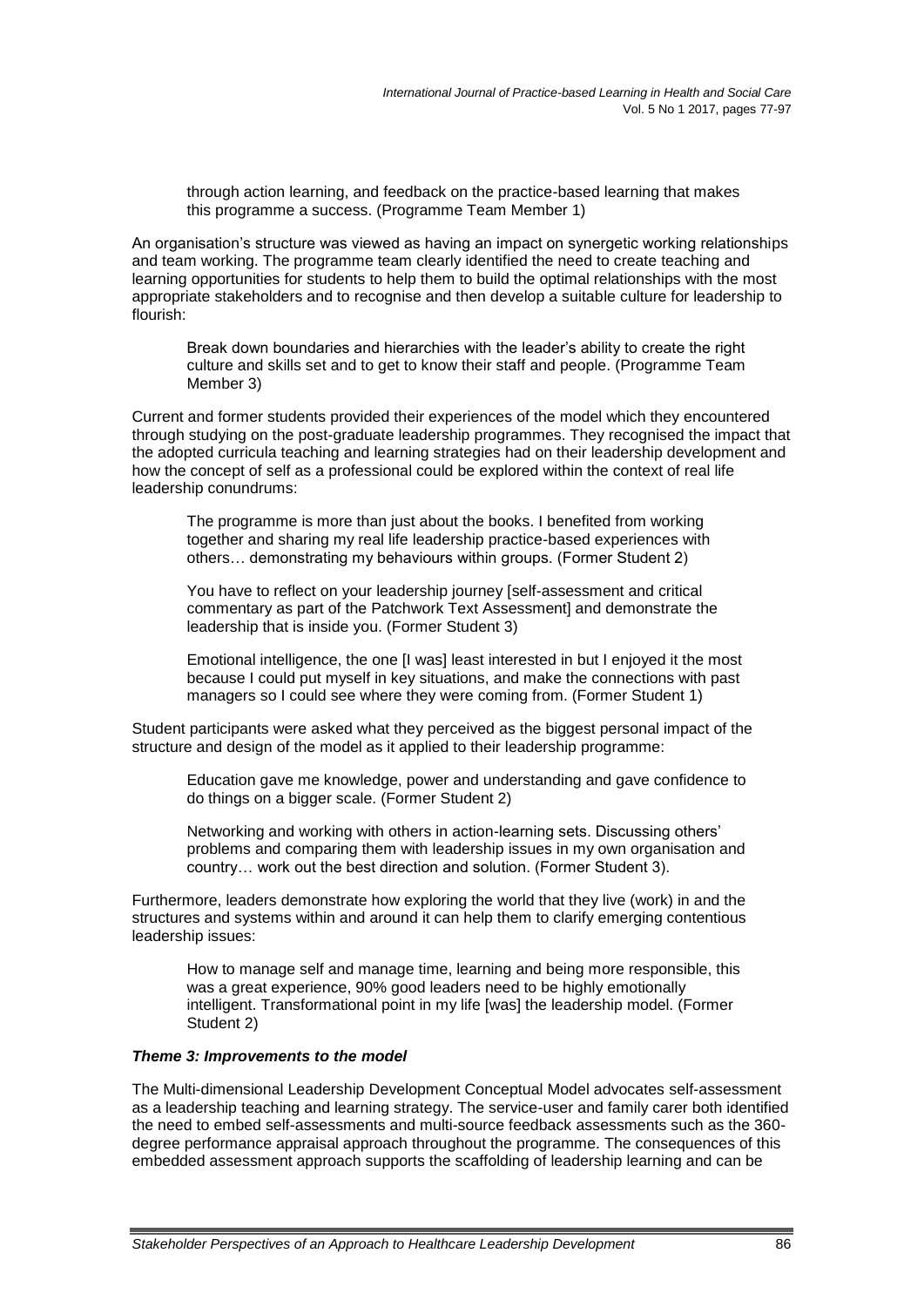used to provide leaders with opportunities to understand how they (through self-assessments) and others view their leadership behaviours from within the practice setting:

Self-assessment at beginning of programme and then at the end of programme or at end of each module. See differences and how they have developed. (Family Carer)

The insight of somebody else [the 360-degree assessment] provides that lightbulb moment. You don't always know what you need to know or see yourself through somebody else's eyes. (Service User)

Exposure to effective leadership from non-healthcare organisations was identified as a possible improvement to the model's embedded practice-based teaching and learning strategies by the service-user and family carer:

Explore organisations outside the NHS and see if there are any lessons to be learned. (Service User)

Meet with senior leaders and unpick leadership abilities of somebody who has a reputation as a good leader. (Family Carer)

Similarly, the international students felt that whilst the model was sound, they suggested an alternative range of pedagogical approaches to support their leadership development. These included better application of simulation and exposure to leadership from within a UK healthcare system so that they could compare and contrast global approaches and work on real-life leadership dilemmas:

The model is right but are we applying it to the international student as the workbased opportunities are missing? Too NHS orientated, structure of the programme. (Former Student 2)

Using simulation, case studies-scenario simulation such as coaching simulate conversation and critically explore in terms of building relationships. (Former Student 1)

The family carer also identified the value of alternative pedagogical approaches in support of effective leadership teaching and learning:

Use a combination of UK and international student ideas to explore and solve a conundrum from NHS healthcare organisations… Would need to agree who owns the solution. (Family Carer)

### **Discussion**

Situating post-graduate leadership programmes around a conceptual model offers a promising approach for optimising healthcare leadership development. This is because the aim of the conceptual model presented here is to identify those key components required for effective leadership development (Leigh *et al*[. 2015,](#page-19-0) [Redmond and Dolan 2016\)](#page-20-5). Not all post-graduate teams or leadership developers will develop their own model and there are multiple healthcare leadership development models in existence (Fealy *et al*[. 2011,](#page-18-0) [MacPhee](#page-19-1) *et al*. 2014, [NHS](#page-20-12)  [Leadership Academy 2014,](#page-20-12) Pepin *et al*[. 2011,](#page-20-2) [Steinert, Goebel, and Rieger 2006,](#page-20-3) [VanVactor](#page-21-1)  [2012\)](#page-21-1).

The unusual integration of the Leadership Qualities Framework (LQF) Five E's approach to learning [\(NHS Institute for Innovation and Improvement 2006\)](#page-20-0) with [Biggs' \(2003\)](#page-18-5) Constructive Alignment Curricular framework extends the reach of the Multidimensional Leadership Development Conceptual Model to multiple leadership development programme contexts that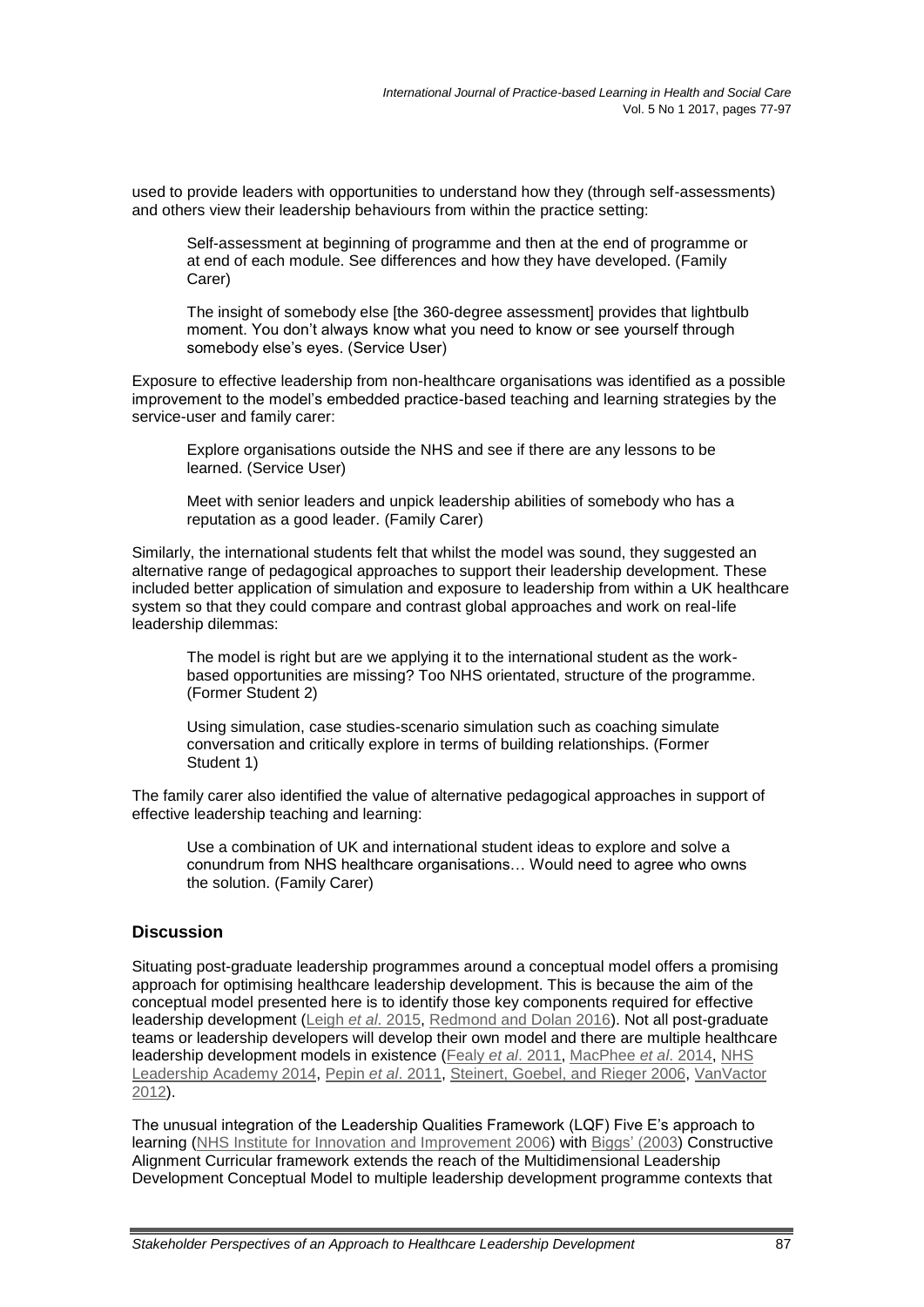extend beyond the healthcare environment or country of origin. Leadership developers are required to examine and subsequently apply those innovative teaching, learning and assessment strategies that support both leader and leadership development, and to map these to their programmes aims and intended learning outcomes with due regard to cultural differences. The model we have presented supports this.

Similarly, the embedding of the Five E's approach [\(NHS Institute for Innovation and](#page-20-0)  [Improvement 2006\)](#page-20-0) to leadership learning within the context of a dynamic and flexible leadership curriculum promotes a powerful combination for effective leadership development. Leadership teaching and learning approaches should be varied and should include participation in action-learning sets and participation in the use of simulated leadership case studies and participation in real-life practice-based healthcare leadership challenges. Multi-professional action-learning sets assist leaders to solve their own 'real world' leadership challenges, leading to the realisation that they are all facing similar issues. Action learning provides the opportunity to challenge each other within a safe learning environment (Leigh *et al*[. 2012,](#page-19-3) [Young](#page-21-2) *et al*. [2010\)](#page-21-2).

An additional element, the acquisition of meta-competence, was identified as essential in this model, unlike most other models. This is a process which enables the leaders to learn and apply competencies effectively in many different aspects of their work, in this case throughout the leadership development experience. This is the essence of the model whereby there is recognition of the challenges facing the contemporary healthcare leader and these include dealing with unpredictable and often unique situations.

The evaluation of the application of the model provided opportunity to examine successfully the model from multiple stakeholder perspectives (programme team, students, a user of healthcare services, and a family carer) to: critically explore the internal and external evidence base for leadership development; gain stakeholder consensus of expectations of the healthcare leader; and provide the reality check for delivering a programme that offers both a contemporary approach to leadership development and applies innovative approaches to teaching, learning and assessment. This approach manages risk through capturing changes in the external evidence base for leadership development and internally through exploration of the vision and mission of the organisation implementing the model. Furthermore, it provides opportunity for the leader to contextualise and position their role within their practice workplace.

The advantages of the Multidimensional Leadership Development Conceptual Model have been demonstrated, including providing post-graduate leadership programme teams with an opportunity to challenge their assumptions about expectations of the contemporary healthcare leader and of what constitutes leadership development. The emergent model combined elements that the team believed would promote effective leadership development, with the final model subsequently applied to its post-graduate programme curriculum.

These findings report on the students' journeys of self-discovery whilst undertaking the leadership programme. Comparisons can be made with the scaffolding approach to leadership development [\(MacPhee](#page-19-1) *et al*. 2014) that encompasses individual development and collaborative team development, finally connecting teams in networks across the organisation. Leigh *et al*[. \(2015\)](#page-19-0) suggest that leadership development does not follow a linear model, rather that the critical point is embedding the unique circumstance and context of the leader, throughout their programme of study. The strength of any model lies in its component parts whereby equal attention is afforded to both leader and leadership development [\(Day 2000\)](#page-18-1). The role of the leadership programme developer is to provide the tools to set the students on their journey of becoming the courageous leader who demonstrates exemplary leadership skills [\(Kouzes and Posner 2012\)](#page-19-5) and who can influence others; this is not solely conditional upon them being in a position of power.

One important finding from this study is the imperative for a curriculum that promotes the emotionally intelligent healthcare leader [\(Goleman 1995,](#page-18-8) [Guillen and Florent-Treacy 2011,](#page-19-9)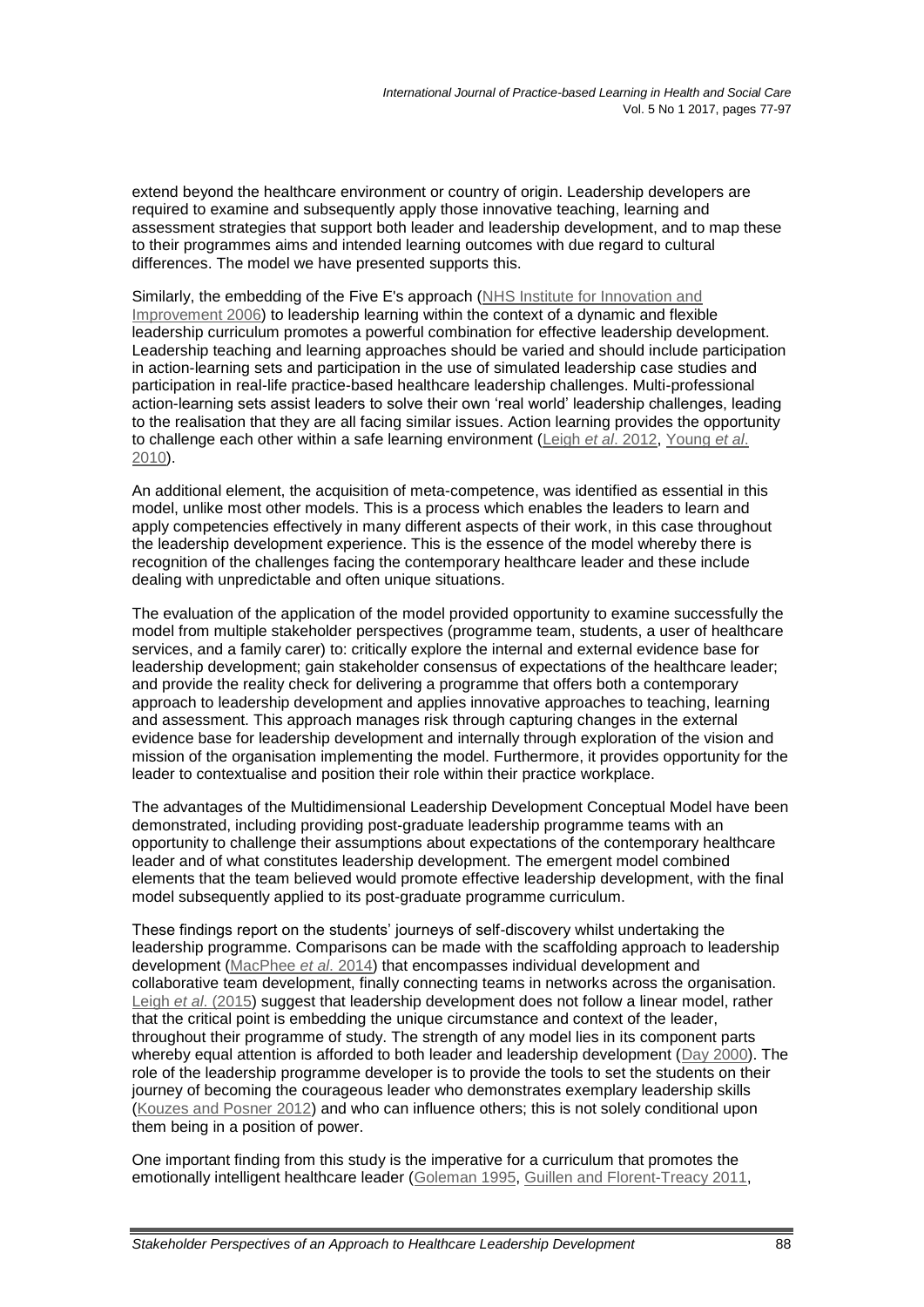Leigh *et al*[. 2013,](#page-19-8) Leigh *et al*[. 2015\)](#page-19-0). Students applied emotional intelligence theory to reflect and to gain a personal self-awareness about the impact of their behaviours on others and on meeting their organisation's aims and objectives, working in a team. Moreover, reflection through action learning and learning about oneself through exposure to real-life leadership situations and engagement in practice-based learning support lifelong leadership learning, a prerequisite of professional practice (Leigh *et al*[. 2015\)](#page-19-0).

For leadership developers who are considering applying an existing conceptual model to their leadership development programme, it is recommended that they first confirm with key stakeholders that the key concepts contained in the model fit with their assumptions of the expectations of the healthcare leader and leadership development. This should achieve from the outset the 'buy-in' from all involved. It is also recommended that there is agreement on how to align the model to the programme aims and intended learning outcomes.

Key messages have been formulated as a result of the study, not least that the attainment of leadership development knowledge, skills and attitudes should be applied in practice as well as theory (Fealy *et al*[. 2011,](#page-18-0) Leigh *et al*[. 2012,](#page-19-3) Leigh *et al*[. 2013,](#page-19-8) Leigh *et al*[. 2015\). Jackson and](#page-19-0)  [Watson \(2009\)](#page-19-10) and Pepin *et al*[. \(2011\)](#page-20-2) concur that leadership development is context-specific, requiring attention to both the situation and circumstance of the leader. Importantly, any skills development must be transferrable to the 'real world' of healthcare leadership [\(Leigh](#page-19-3) *et al*. [2012,](#page-19-3) Leigh *et al*[. 2013,](#page-19-8) Leigh *et al*[. 2015,](#page-19-0) [Skipton Leonard and Lang 2010\)](#page-20-13).

Within the context of the Lifelong Learning agenda [\(Leigh 2016,](#page-19-3) [Nursing and Midwifery Council](#page-20-14) [2015,](#page-20-14)), enabling leaders to become empowered and autonomous lifelong learners is important, with [Chapman and Howkins \(2003\)](#page-18-9) suggesting that work-based learning is a learning process rather than a teaching process. This is achieved through encouraging learners to take responsibility for their own lifelong (leadership) learning by developing attitudes and skills appropriate to the practice setting. [Coffield \(2004\)](#page-18-10) comments that this is especially relevant in contemporary healthcare, because work-based learning is not just about the realisation of individual learning needs within the work setting, but also helps to achieve ongoing organisational goals. Higher education institutions have realised that individuals can learn in practice by using a reflective and theoretical framework that applies to their world of work and as such provides the symbiosis between personal and professional development [\(Burton and](#page-18-11)  [Jackson 2003\)](#page-18-11).

Providing leaders with opportunities to demonstrate their leadership competence and behaviours is paramount. Strategies to achieve this include exposure to and working alongside leadership role models from within and outside of their own organisation [\(Crofts 2006,](#page-18-3) [Leigh](#page-19-8) *et al*[. 2013,](#page-19-8) Leigh *et al*[. 2015,](#page-19-0) [MacPhee](#page-19-1) *et al*. 2014, [Patrick](#page-20-8) *et al* 2011,). Learning from within an empowered learning organisation [\(Senge 2006\)](#page-20-7) whereby the leader learns from others who share similar values and behaviours around leadership, thus witnessing somebody else being rewarded for a particular act, is a useful approach. Simulation can be applied and is especially useful for those situations where the work-based experience is unavailable.

Curriculum planning for leadership development requires the implementation of suitable opportunities for 'learning to lead', an approach used by [Cook and Leathard \(2004\)](#page-18-4) and [Pepin](#page-20-2) *et al.* [\(2011\)](#page-20-2) in relation to effective role transition. The critical success factor lies in the ordering of all practice-based learning planned activities. It is recommended that participants are provided with the theory of leadership that is contextualised through the leaders' participation in the range of relevant practice-based leadership and reflective learning activities made available to them by the programme team (Leigh *et al*[. 2013,](#page-19-8) Leigh *et al*[. 2015\)](#page-19-0). The use of combined theoretical and practice-based leadership development activities promotes 'double loop' learning whereby the leader's values and assumptions are challenged with the leader looking deeply at their leadership conundrum, using feedback to review past actions and to problem-solve [\(Argyris and](#page-18-12)  [Schön](#page-18-12) 1996).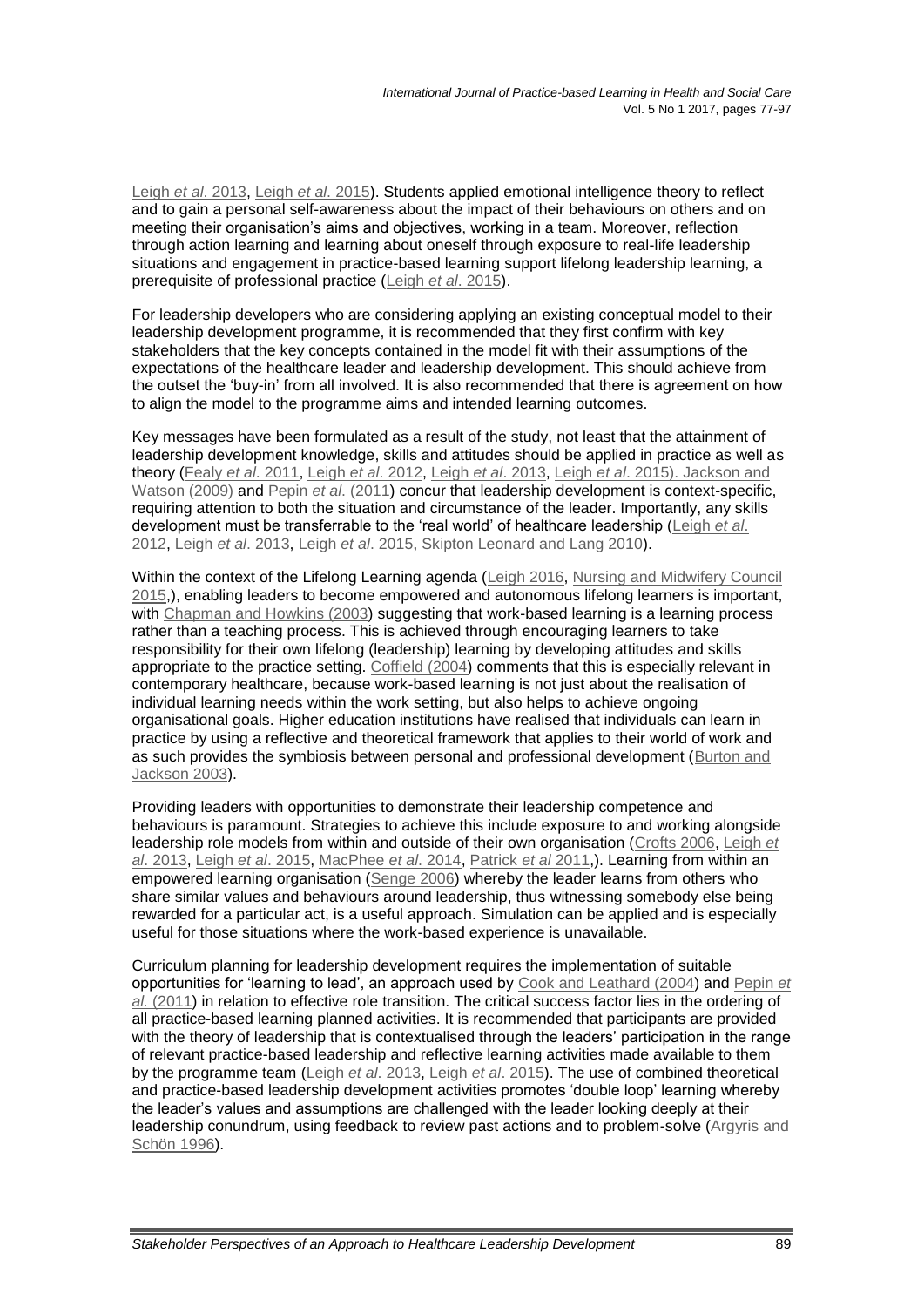For international students, exposure to UK healthcare organisations is a key expectation. Practice-based instruction and feedback is a legitimate leadership-teaching and learning strategy (Hsu *et al*[. 2011\)](#page-19-4) and is achieved through providing incentives, timely feedback, embracing skills for networking and deep reflection, and utilising coaching conversations from within the healthcare and academic organisation.

Dynamic and flexible leadership programmes should provide opportunities for leaders to work towards personal, professional and organisational goals. The leadership theory and taught sessions should target and complement any competency-based frameworks that the participant is working with. Examples include the Healthcare Leadership Model and Kouzes and Posner's exemplary leadership challenge [\(Kouzes and Posner 2012,](#page-19-5) [Leigh 2016,](#page-19-3) NHS Leadership [Academy 2014,](#page-20-12)), whereby the qualities and behaviours of the healthcare leader are explicit. The competency-based framework should in turn complement the leader's healthcare organisation and its mission and vision [\(Hernez-Broome and Hughes, 2004\)](#page-19-11). Importantly, the implementation of the competency-based framework is more important than the framework itself [\(Bolden and](#page-18-13)  [Gosling 2006\)](#page-18-13). Interestingly, students do not report on the impact of aligning their leadership programme to the healthcare leadership model.

A key study finding leads to the conclusion that leadership self-assessment and 360-degree assessments should be embedded within a leadership programme of study and not be as [Chappelow \(2004\)](#page-18-14) suggests, an activity that takes place at the beginning and end of a programme. Leadership students should be given opportunities for self-assessment and 360 degree feedback throughout a programme and this approach can support their leadership journey, clearly demonstrating the added value to themselves and their organisation of attending a theoretical and practice-based programme of study. Self-assessments promote the concept of personal development planning and lifelong learning with a willingness to promote patient safety [\(Nursing and Midwifery Council](#page-20-14) 2015) and this in turn can enhance the skilled global healthcare workforce. Application of the Patchwork Text Assessment with its embedded critical commentary also promotes a framework for students to reflect on their leadership journey and to explore the impact that the module content has on them both now and in the future (Leigh *et al*[. 2012,](#page-19-3) [2013\)](#page-19-8).

### *Changes to the Multidimensional Leadership Development Conceptual Model*

The unique circumstance and practice context for leadership learning is a key finding of this study, recognising that the best outputs from leadership development are achieved in learning organisations [\(Crofts 2006,](#page-18-3) [MacPhee](#page-19-1) *et al*. 2014, [Patrick](#page-20-8) *et al*. 2011, [Pepin](#page-20-2) *et al*. 2011, [Senge](#page-20-7)  [2006\)](#page-20-7). For this reason the Multidimensional Leadership Development Conceptual Model has been refined to incorporate a sixth 'E' pertaining to Environment, recognising the need to promote leadership development from within an empowered academic and healthcare learning organisation [\(Figure 2\)](#page-15-0). [Leigh \(2016\)](#page-19-3) reports how the empowered leadership learning environment can also accelerate leadership development.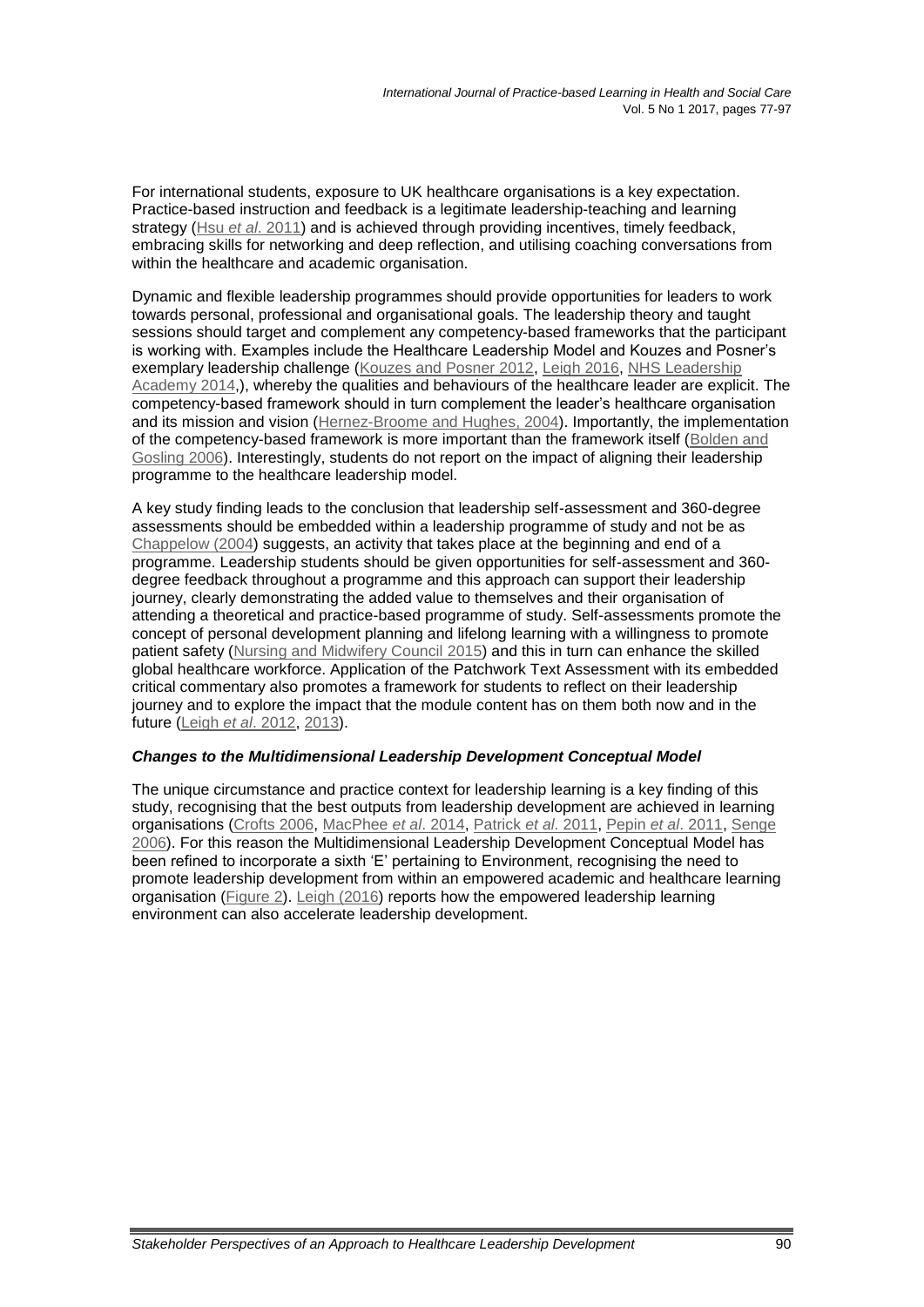*International Journal of Practice-based Learning in Health and Social Care* Vol. 5 No 1 2017, pages 77-97

<span id="page-15-0"></span>

#### **Figure 2: Refined Multidimensional Leadership Development Model**

Finally, evidence-informed recommendations are provided for situating leadership development within the Multidimensional Leadership Development Conceptual Model.

Situating post-graduate leadership programmes around this conceptual model offers a promising approach for successful healthcare leadership development. This is because the aim of the conceptual model is to identify those the key components required for effective leadership development:

- Ensure that the Multidimensional Leadership Development Conceptual Model:
	- o Represents the values and beliefs of all stakeholders involved;
	- o Is reviewed annually by stakeholders to:
		- critically explore the internal and external evidence base for leadership development; gain stakeholder consensus of expectations of the healthcare leader; and provide the reality check for delivering a programme that offers both a contemporary approach to leadership development and that applies innovative approaches to teaching, learning and assessment;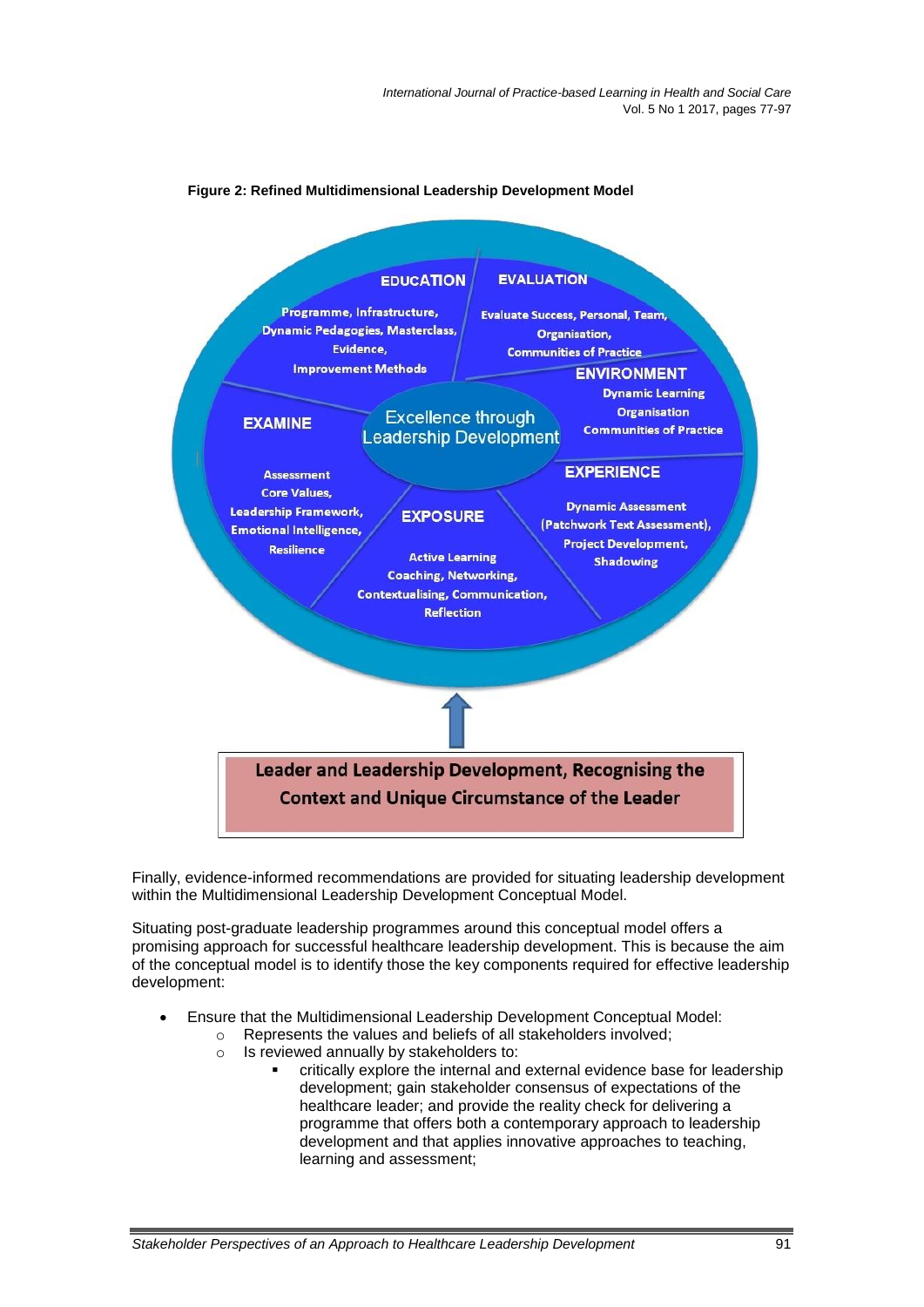- Constructively align the leadership programme curricula with sufficient flexibility to provide an effective teaching and learning platform for preparing the individual leader, taking into consideration their unique circumstance and practice-based leadership context;
- Optimise practice-based approaches for leadership development that are dynamic and extend beyond theoretical approaches, to include instruction, feedback, action learning, simulation, assessment, coaching, facilitation, and working through real-life healthcare leadership conundrums;
- Operationalise the leadership curriculum that takes place in both the empowered healthcare (workplace) and academic setting;
- Expose leaders to the range of self-assessments and other assessments (the 360 degree assessment) throughout the programme and use the outputs to demonstrate the added value that their practice learning has had on their unique circumstance and workplace context;
- Embed concepts of emotional intelligence within the curriculum design; these should be used to promote the self-aware leader who is resilient and leads from within the practice setting with integrity.

# **Limitations**

Although this study has met its intended aims and objectives, the sample size is not large. The sample was sufficient to gain rich data from a range of stakeholders including UK and international students, programme team staff, and a service-user and family carer. The proposed Multidimensional Leadership Development Model is transferrable across healthcare organisations and other sectors and this is a significant strength of the model. Whilst the lead author in her role as programme team member had taught some of the student participants, all findings were discussed with an independent researcher and all students were assured that their participation in the study would not affect their participation on the post-graduate programme.

Future study opportunities include stakeholder perspectives on how to measure or evaluate the impact of leadership development on the individual leader, their team and their healthcare organisation including patients and carers.

# **Conclusion**

The aims and outcomes of the study have been met through critically exploring the perceived potential and actual experience of the application of the Multidimensional Leadership Development Conceptual Model with its embedded practice-learning opportunities from the perspective of key stakeholders. Findings demonstrate how adopting a multidimensional model that is constructively aligned to a leadership programme curriculum provides the teaching and learning platform for preparing the individual leader, taking into consideration their unique circumstance and leadership context. A useful output from the study is the identification of evidence-informed recommendations for best practice pedagogical principles for practice-based leadership development.

Future possibilities for the model include a developmental context-bound approach that has an in-built evaluation framework to provide the evidence for the individual leader, their organisation and programme team on how specific practice-based interventions of healthcare leadership development are impacting on service improvement and patient outcomes. The context for collective leadership (West *et al*[. 2015\)](#page-21-0) could be strengthened through team activities and by more communications between the programme team and senior leaders from within the healthcare organisations. Applying the model with a stakeholder group approach to leadership development offers a promising structure that supplies multiple viewpoints, perspectives, and expertise and can change the balance of power at the top [\(Girard 2009\)](#page-18-15).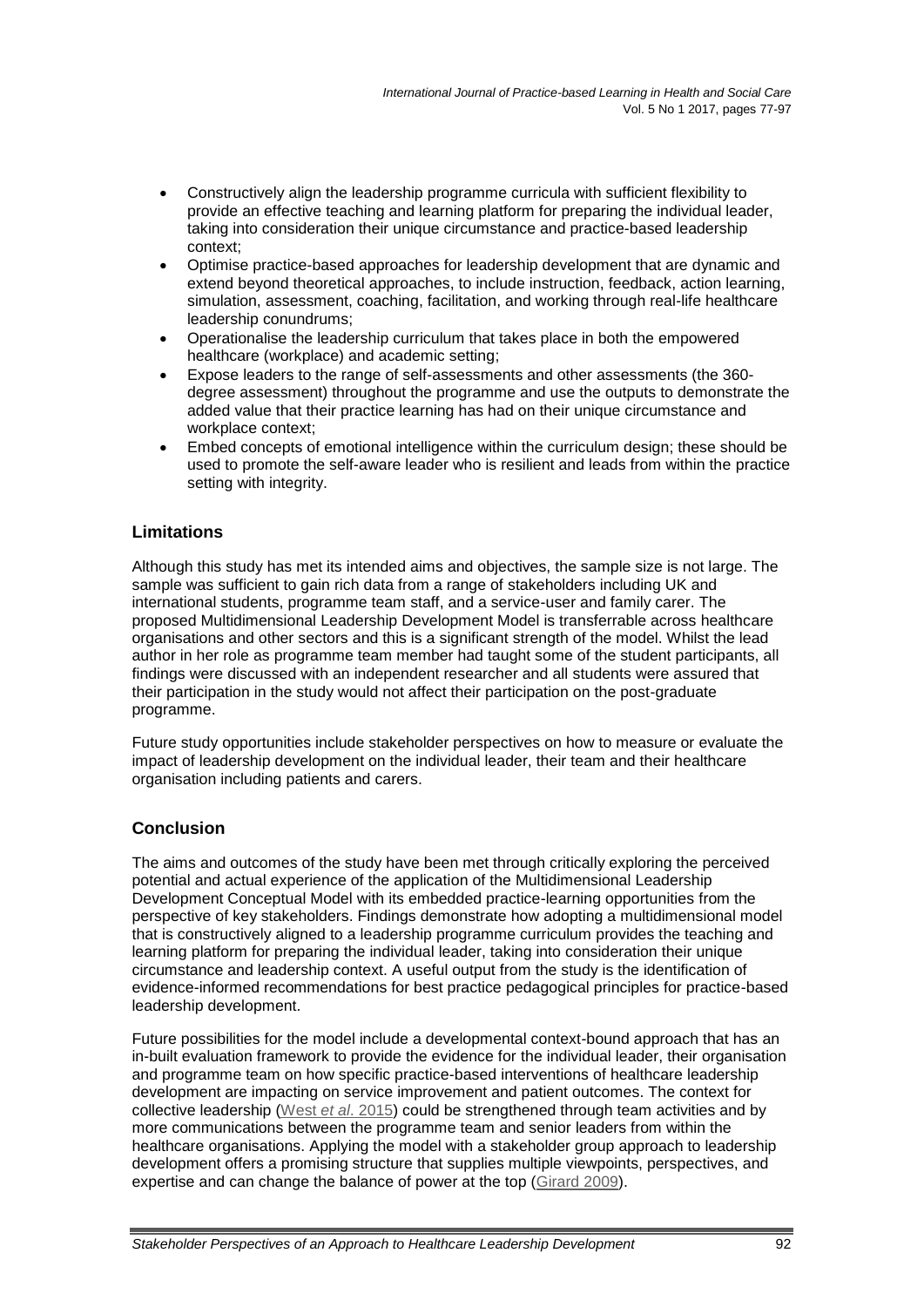# **Acknowledgements**

The authors wish to thank the participants who took part in the study.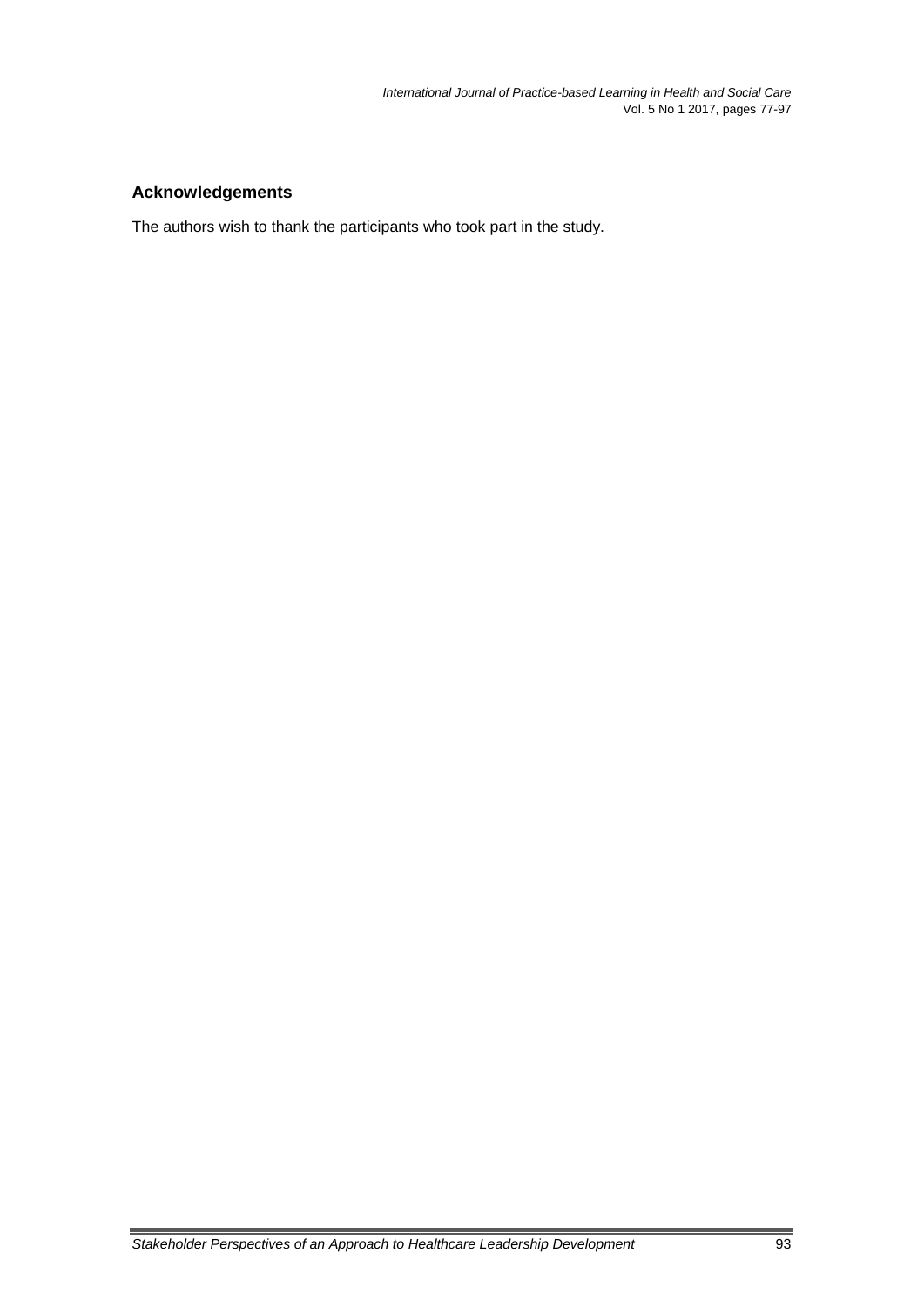#### **References**

- <span id="page-18-12"></span>Argyris, C. and Schön, D. (1996) *Organisational Learning II: Theory, Method, and Practice*. Reading, MA: Addison-Wesley
- <span id="page-18-5"></span>Biggs, J. (2003) *Aligning Teaching for Constructing Learning*. York, UK: The Higher Education Academy
- <span id="page-18-13"></span>Bolden, R. and Gosling, J. (2006) 'Leadership competencies: Time to change the tune?' *Leadership*, 2, 147–163 <https://doi.org/10.1177/1742715006062932>
- <span id="page-18-11"></span>Burton, J. and Jackson, N. (eds.) (2003 *Work-based Learning in Primary Care*. Oxford: Radcliffe Medical
- <span id="page-18-9"></span>Chapman, L. and Howkins, E. (2003) **'**Work-based learning: making a difference in practice'. *Nursing Standard,* 17 (34), 39-42.<https://doi.org/10.7748/ns2003.05.17.34.39.c3387>
- <span id="page-18-14"></span>Chappelow, C.T. (2004) 360-Degree Feedback. in *Handbook of Leadership Development.* 2nd edn. ed. by McCauley, C.D. and Van Velsor, E. San Francisco, CA: Jossey-Bass, 58– 84
- <span id="page-18-10"></span>Coffield, F. (2004) 'Evidence-based policy or policy-based evidence? The struggle over new policy for workforce development in England'. in *Workplace Learning in Context* ed. by Railbird, H., Fuller, A., and Munro, A. London: Routledge, 277–298
- <span id="page-18-4"></span>Cook, M.J. and Leathard, H.L. (2004) 'Learning for clinical leadership'. *Journal of Nursing Management*, 12 (6), 436–444 <https://doi.org/10.1111/j.1365-2834.2004.00420.x>
- <span id="page-18-3"></span>Crofts, L. (2006) 'A leadership programme for critical care'. *Intensive and Critical Care Nursing*, 22, 220—227 <https://doi.org/10.1016/j.iccn.2006.02.001>
- <span id="page-18-2"></span>Cunningham, I., Dawes, G. and Bennett, B. (2016) *The Handbook of Work Based Learning.* London: Routledge
- <span id="page-18-1"></span>Day, D. (2000) 'Leadership development: A review in context'. *The Leadership Quarterly*, 11, 581–613 [https://doi.org/10.1016/S1048-9843\(00\)00061-8](https://doi.org/10.1016/S1048-9843(00)00061-8)
- <span id="page-18-0"></span>Fealy, G.M., McNamara, M.S., Casey, M., Geraghty, R., Butler, M., Halligan, P., … and Johnson, M. (2011) 'Barriers to clinical leadership development: Findings from a national survey'. *Journal Clinical Nursing*, 20 (13–14), 2023–32 <https://doi.org/10.1111/j.1365-2702.2010.03599.x>
- <span id="page-18-15"></span>Girard, B. (2009) 'The power of three'. *Chief Executive Officer* [online] available from <http://www.the-chiefexecutive.com/features/feature56028/> [30 May 2016]
- <span id="page-18-8"></span>Goleman, D. (1995) *Emotional Intelligence: Why It Can Matter More Than IQ for Character, Health and Lifelong Achievement.* New York, NY Bantam Books
- <span id="page-18-7"></span>Graneheim, U.H. and Lundman, B. (2004) 'Qualitative content analysis in nursing research: Concepts, procedures and measures to achieve trustworthiness'. *Nurse Education Today,* 24 (2), 105–112<https://doi.org/10.1016/j.nedt.2003.10.001>
- <span id="page-18-6"></span>Green, J. and Thorogood, N. (2014) *Qualitative Methods for Health Research.* 3rd edn. London: Sage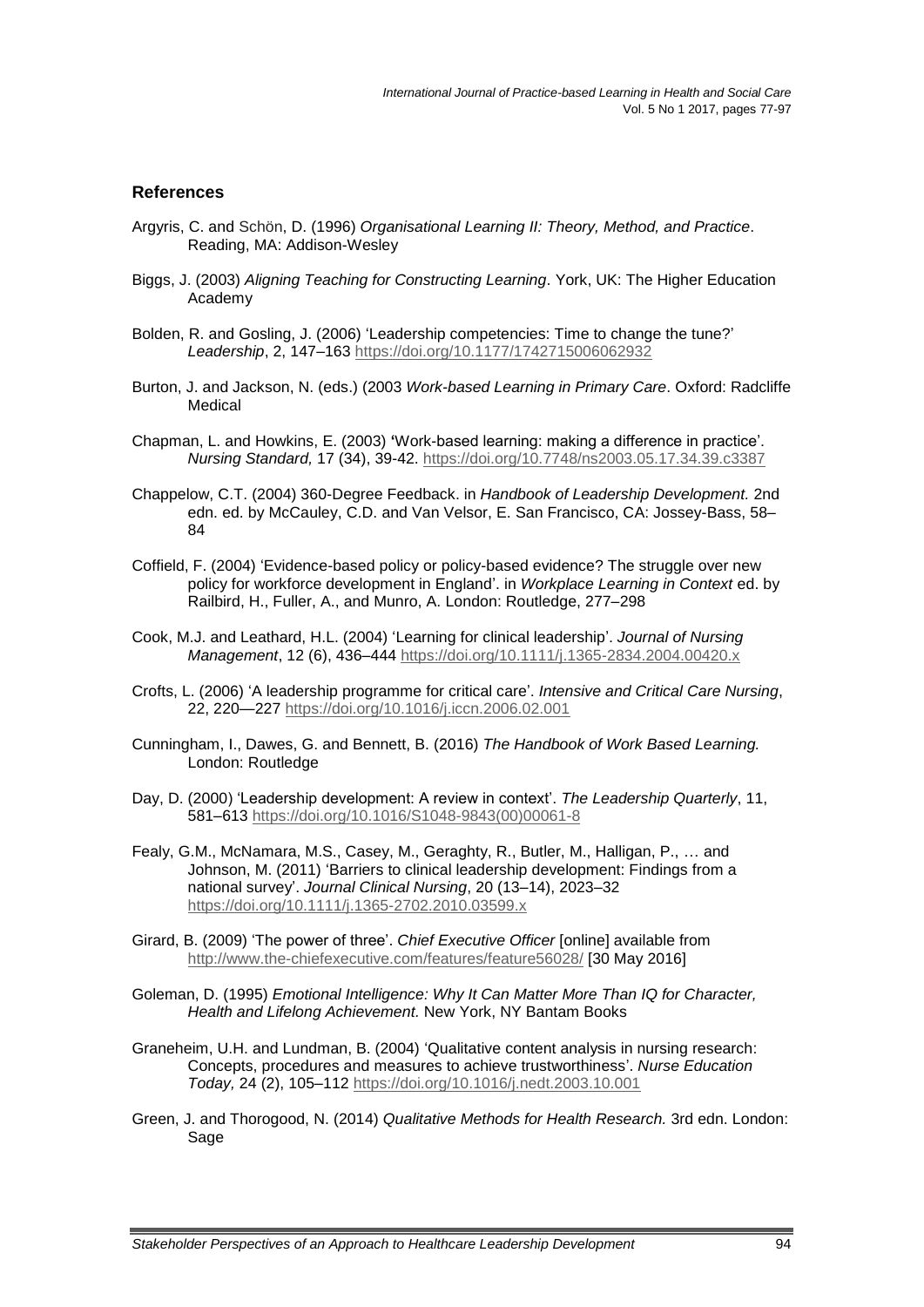- <span id="page-19-9"></span>Guillen, L. and Florent-Treacy, E. (2011) *Emotional Intelligence and Leadership Effectiveness: The Mediating Influence of Collaborative Behaviours*. Faculty and Research Working Paper No. 2011/23/IGLC. Fontainebleau, France: INSEAD
- <span id="page-19-2"></span>Hartley, J. and Hinksman, B. (2003 *Leadership Development: A Systematic Review of the Literature: Report for the NHS Leadership Centre*. Warwick, UK: Warwick Institute of Governance and Public Management
- <span id="page-19-11"></span>Hernez-Broome, G. and Hughes, R.L. (2004) 'Leadership development, past present and future'. *Human Resource Planning*, 27, 24–32
- <span id="page-19-4"></span>Hsu, H.Y., Lee, L.L., Fu, C.Y., and Tang, C.C. (2011) 'Evaluation of a leadership orientation program in Taiwan: Preceptorship and leader competencies of the new nurse manager'. *Nurse Education Today*, 31 (8), 809–14 <https://doi.org/10.1016/j.nedt.2010.12.003>
- <span id="page-19-10"></span>Jackson, D. and Watson, R. (2009) 'Editorial: Lead us not', *Journal of Clinical Nursing*, 18 (4), 1961–2 [https://doi.org/10.1111/j.1365-2702.2009.02850.x.](https://doi.org/10.1111/j.1365-2702.2009.02850.x) cited by Fealy, G.M., McNamara, M.S., Casey, M., Geraghty, R., Butler, M., Halligan, P., …and Johnson, M. (2011) 'Barriers to clinical leadership development: Findings from a national survey'. *Journal Clinical Nursing*, 20 (13–14), 2023–2032 (2024) [https://doi.org/10.1111/j.1365-](https://doi.org/10.1111/j.1365-2702.2010.03599.x) [2702.2010.03599.x](https://doi.org/10.1111/j.1365-2702.2010.03599.x)
- <span id="page-19-5"></span>Kouzes, J.M. and Posner, B.Z. (2012) *The Leadership Challenge: How to Make Extraordinary Things Happen in Organizations.* 5th edn. San Francisco, CA: Jossey-Bass
- <span id="page-19-6"></span>Leigh, J.A. (2014) 'The role of the nurse lecturer situated within a practice–Education partnership'. *PHBL*, 2 (1), 122–41 <https://doi.org/10.11120/pblh.2013.00021>
- <span id="page-19-3"></span>Leigh, J.A. (2016) *Critical Exploration of the Perceived Potential and Actual Experience of the Application of the Salford Leadership Model: Perspective of Key Stakeholders* [report] Salford, UK: University of Salford
- Leigh, J.A., Rutherford, J., Wild, J., Cappleman, J., and Hynes, C. (2012) 'Using the patchwork text assessment as a vehicle for evaluating students' perceptions of their clinical leadership development'. *Nurse Education in Practice,* 12 (1), 46–51 <https://doi.org/10.1016/j.nepr.2011.05.006>
- <span id="page-19-8"></span>Leigh, J.A., Rutherford, J., Wild, J., Cappleman, J., and Hynes, C. (2013) 'The patchwork text assessment – An integral component of constructive alignment curriculum methodology to support healthcare leadership development'. *Journal of Education and Training Studies*, 1, 139–150
- <span id="page-19-0"></span>Leigh, J.A., Wild, J., Hynes, C., Wells, S., Kurien, A., Rutherford, J., … and Hartley, V. (2015), 'Transforming community services through the use of a multidimensional model of clinical leadership'. *Journal Clinical Nursing,* 24 (5–6), 749–760 <https://doi.org/10.1111/jocn.12668>
- <span id="page-19-1"></span>MacPhee, M., Chang, L., Havaei, F., and Chou, W. (2014) 'A descriptive account of an interprofessional collaborative leadership project'. *Administrative Sciences*, 4, 373–399 <https://doi.org/10.3390/admsci4030373>
- Mahon, A., Walshe, K., and Chambers, N. (2009) *A Reader in Health Policy and Management.*  Buckingham, UK: Open University Press, McGraw Hill Education
- <span id="page-19-7"></span>Manley, K., Parlour, R. and Yalden, J. (2013) 'The use of action hypotheses to demonstrate practice development strategies in action'. in *Practice Development in Nursing and*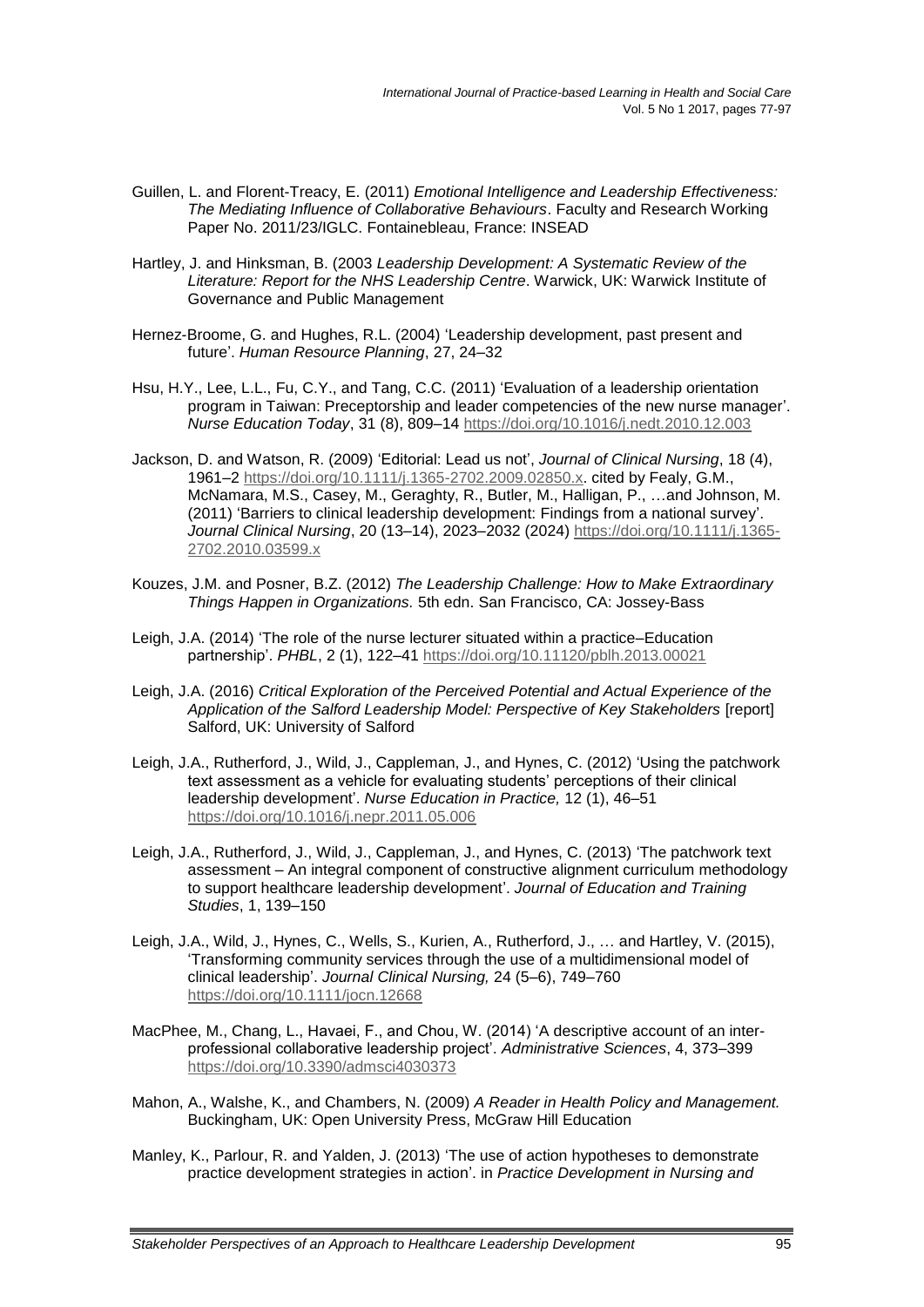*Healthcare*. 2nd edn. ed. by McCormack, B., Manley, K. and Titchen, A. Oxford: Wiley-Blackwell, 252–274.

- <span id="page-20-11"></span>Moretti, F., van Vliet, E.B., Bensing, J., Deledda, G., Mazzi, M., Rimondini, M., … and Fletcher, I. (2011) 'A standardized approach to qualitative content analysis of focus group discussions from different countries'. *Patient Education and Counseling,* 82, 420–428 <https://doi.org/10.1016/j.pec.2011.01.005>
- <span id="page-20-0"></span>NHS England (2014) *Five Year Forward View*. London: Department of Health
- NHS Institute for Innovation and Improvement (2006) *The Healthcare Leadership Model* [online] available from: [http://www.nhsleadershipqualities.nhs.uk](http://www.nhsleadershipqualities.nhs.uk/) [30 June 2017]
- <span id="page-20-12"></span>NHS Leadership Academy (2014) *Healthcare Leadership Model The Nine Dimensions of Leadership Behaviour*. Leeds, UK: NHS Leadership Academy
- <span id="page-20-14"></span>Nursing and Midwifery Council (2015) *The Code: Professional Standards of Practice and Behaviour for Nurses and Midwives*. London: NMC
- <span id="page-20-4"></span>Northouse, P. (2016*) Leadership, Theory and Practice*. 7th edn. London: Sage
- <span id="page-20-8"></span>Patrick A., Laschinger, H.K.S., Wong C., and Finegan J., (2011) Developing and testing a new measure of staff nurse clinical leadership: the clinical leadership survey. *Journal of Nursing Management*, 19, 449–460 https://doi.org/[10.1111/j.1365-2834.2011.01238.x](https://doi.org/10.1111/j.1365-2834.2011.01238.x)
- <span id="page-20-2"></span>Pepin, J., Dubois, S., Girard, F., Tardif, J., and Ha, L. (2011) 'A cognitive learning model of clinical nursing leadership'. *Nurse Education Today*, 31 (3): 268–273 <https://doi.org/10.1016/j.nedt.2010.11.009>
- <span id="page-20-5"></span>Redmond, S. and Dolan, P. (2016) 'Towards a conceptual model of youth leadership development'. *Child and Family Social Work*, 21: 261–71 <https://doi.org/10.1111/cfs.12146>
- <span id="page-20-7"></span>Senge, P. (2006) *The Fifth Discipline: The Art and Practice of the Learning Organization*. 2nd edn. London: Random House
- <span id="page-20-10"></span>Silverman, D. (2016) *Doing Qualitative Research*. 4th edn. London: Sage
- <span id="page-20-13"></span>Skipton Leonard, H. and Lang, F. (2010) 'Leadership development via action learning'. *Advances in Developing Human Resources*, 12 (2): 225–240 <https://doi.org/10.1177/1523422310367800>
- <span id="page-20-9"></span>Stanley, D. (2006) 'Recognizing and defining clinical nurse leaders'. *British Journal of Nursing*, 15 (2), 108–111 <https://doi.org/10.12968/bjon.2006.15.2.20373>
- <span id="page-20-3"></span>Steinert, T., Goebel, R., and Rieger, W. (2006). 'A nurse–physician co-leadership model in psychiatric hospitals: Results of a survey among leading staff members in three sites'. *International Journal of Mental Health Nursing*, 15, 251–257 <https://doi.org/10.1111/j.1447-0349.2006.00431.x>
- <span id="page-20-1"></span>Storey, J. and Holti, R. (2013) *Towards a New Model of Leadership for the NHS*. London: NHS Leadership Academy
- <span id="page-20-6"></span>Supamanee, T., Krairiksh, M., Sinnghakhumfu, L., and Turale, S. (2011) 'Preliminary clinical nursing leadership competency model: A qualitative study from Thailand'. *Nursing and Health Sciences*, 13, 433–439 <https://doi.org/10.1111/j.1442-2018.2011.00649.x>